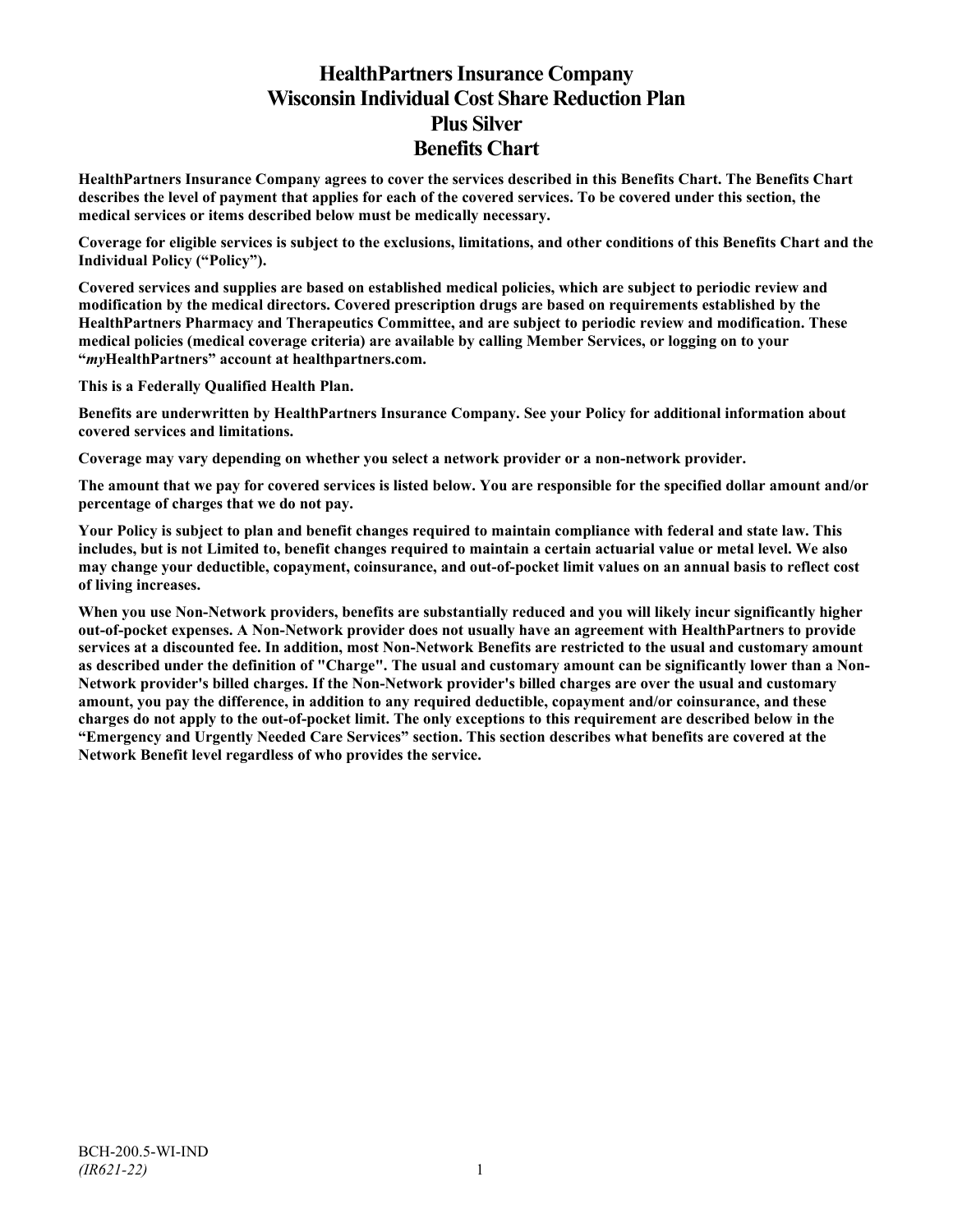## **These definitions apply to the Benefits Chart. They also apply to your Policy.**

| <b>Biosimilar Drug:</b> | A prescription drug, approved by the Food and Drug Administration (FDA), that the FDA has<br>determined is biosimilar to and interchangeable with a biological brand name drug. Biosimilar<br>drugs are not considered generic drugs and are not covered under the generic drug benefit.                                                                                                                                                                                                                                                                                                                                     |
|-------------------------|------------------------------------------------------------------------------------------------------------------------------------------------------------------------------------------------------------------------------------------------------------------------------------------------------------------------------------------------------------------------------------------------------------------------------------------------------------------------------------------------------------------------------------------------------------------------------------------------------------------------------|
| <b>Brand Name Drug:</b> | A prescription drug, approved by the Food and Drug Administration (FDA), that is manufactured,<br>sold or licensed for sale under a trademark by the pharmaceutical company that originally<br>researched and developed the drug. Brand name drugs have the same active-ingredient formula as<br>the generic version of the drug. However, generic drugs are manufactured and sold by other drug<br>manufacturers and are generally not available until after the patent on the brand name drug has<br>expired. A few brand name drugs may be covered at the generic benefit level if this is indicated on<br>the formulary. |
| <b>Calendar Year:</b>   | This is the 12-month period beginning 12:01 A.M. Central Time, on January 1, and ending 12:00<br>A.M. Central Time of the next following December 31.                                                                                                                                                                                                                                                                                                                                                                                                                                                                        |
| Charge:                 | For covered services delivered by a network provider, this is the provider's discounted fee for a<br>given medical/surgical service, procedure or item.                                                                                                                                                                                                                                                                                                                                                                                                                                                                      |
|                         | For covered services delivered by non-network providers, a contracted rate may apply if such<br>arrangement is available to HealthPartners.                                                                                                                                                                                                                                                                                                                                                                                                                                                                                  |
|                         | For the Usual and Customary Charge for covered services delivered by non-network providers,<br>our payment is calculated using one of the following options in the following order, depending on<br>availability: 1) a percentage of the Medicare fee schedule; 2) a comparable schedule if the service<br>is not on the Medicare fee schedule; or 3) a commercially reasonable rate for such service if a fee<br>schedule is not available.                                                                                                                                                                                 |
|                         | The Usual and Customary Charge is the maximum amount allowed that we consider in the<br>calculation of the payment of charges incurred for certain covered services. You must pay for any<br>charges above the usual and customary charge, and they do not apply to the out-of-pocket limit.                                                                                                                                                                                                                                                                                                                                 |
|                         | A charge is incurred for covered ambulatory medical and surgical services, on the date the service<br>or item is provided. A charge is incurred for covered inpatient services, on the date of admission to<br>a hospital. To be covered, a charge must be incurred on or after your effective date and on or<br>before the termination date.                                                                                                                                                                                                                                                                                |
|                         | Copayment/Coinsurance: The specified dollar amount, or percentage, of charges incurred for covered services, which we do<br>not pay, but which you must pay, each time you receive certain medical services, procedures or<br>items. Our payment for those covered services or items begins after the copayment or coinsurance<br>is satisfied. Covered services or items requiring a copayment or coinsurance are specified in this<br>Benefits Chart.                                                                                                                                                                      |
|                         | For services provided by a network provider:                                                                                                                                                                                                                                                                                                                                                                                                                                                                                                                                                                                 |
|                         | An amount which is listed as a flat dollar copayment is applied to a network provider's discounted<br>charges for a given service. However, if the network provider's discounted charges for a service or<br>item is less than the flat dollar copayment, you will pay the network provider's discounted charge.<br>An amount which is listed as a percentage of charges or coinsurance is based on the network<br>provider's discounted charges, calculated at the time the claim is processed, which may include an<br>agreed upon fee schedule rate for case rate or withhold arrangements.                               |
|                         | For services provided by a Non-Network provider:                                                                                                                                                                                                                                                                                                                                                                                                                                                                                                                                                                             |
|                         | Any copayment or coinsurance is applied to the lesser of the provider's charges or the usual and<br>customary charge for a service.                                                                                                                                                                                                                                                                                                                                                                                                                                                                                          |
|                         | A copayment or coinsurance is due at the time a service is provided, or when billed by the<br>provider. The copayment or coinsurance applicable for a scheduled visit with a network provider<br>will be collected for each visit, late cancellation and failed appointment.                                                                                                                                                                                                                                                                                                                                                 |
|                         |                                                                                                                                                                                                                                                                                                                                                                                                                                                                                                                                                                                                                              |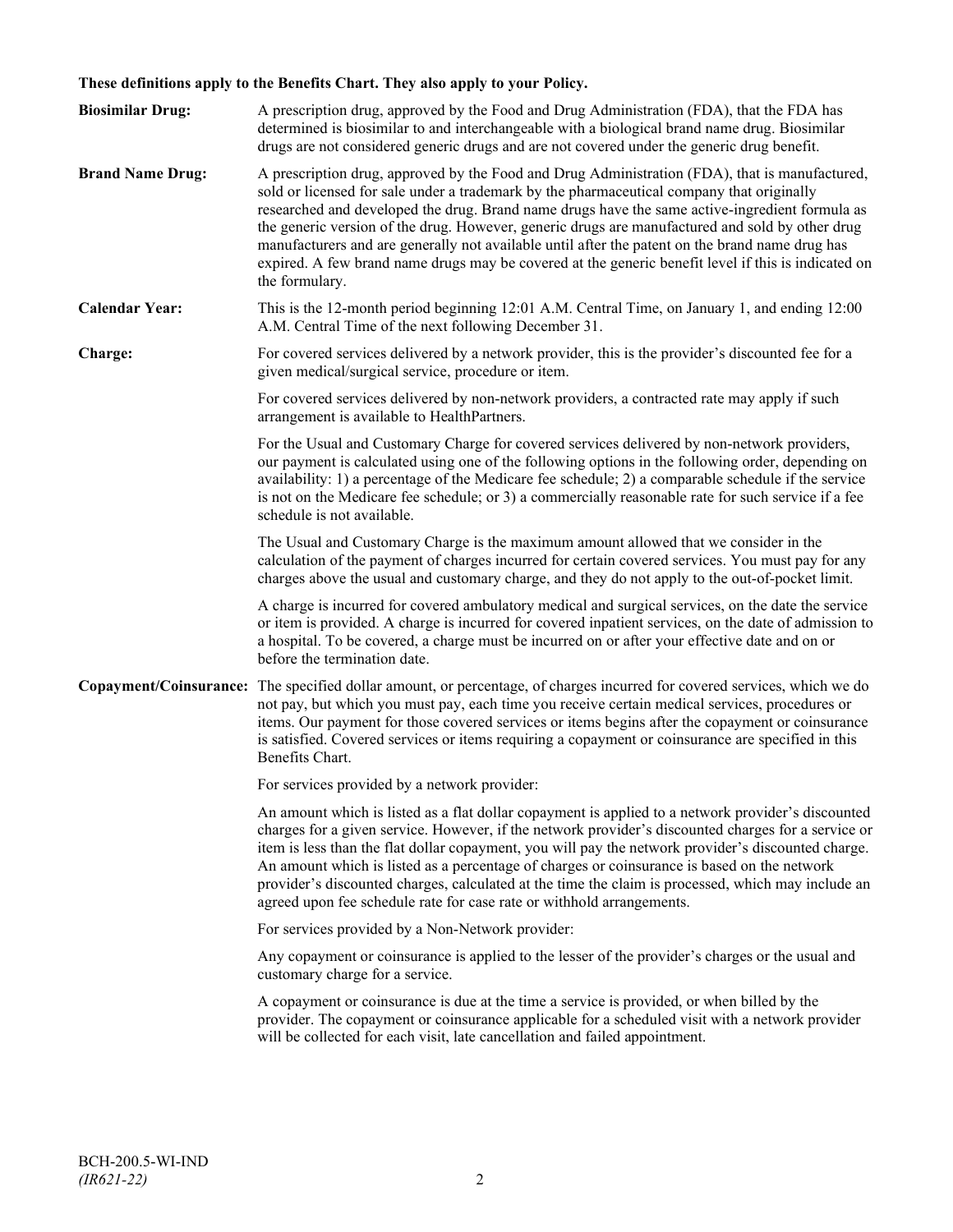| Deductible:                    | The specified dollar amount of charges incurred for covered services, which we do not pay, but an<br>enrollee or a family has to pay first in a calendar year. Our payment for those services or items<br>begins after the deductible is satisfied. For network providers, the amount of the charges that apply<br>to the deductible are based on the network provider's discounted charges, calculated at the time<br>the claim is processed, which may include an agreed upon fee schedule rate for case rate or<br>withhold arrangements. For non-network providers, the amount of charges that apply to the<br>deductible are the lesser of the provider's charges or the usual and customary charge for a service. |
|--------------------------------|-------------------------------------------------------------------------------------------------------------------------------------------------------------------------------------------------------------------------------------------------------------------------------------------------------------------------------------------------------------------------------------------------------------------------------------------------------------------------------------------------------------------------------------------------------------------------------------------------------------------------------------------------------------------------------------------------------------------------|
|                                | Any amounts paid or reimbursed by a third party, including, but not Limited to: point of service<br>rebates, manufacturer coupons, manufacturer debit cards or other forms of direct reimbursement to<br>an Insured for a product or service, will not apply toward your deductible, to the extent permitted<br>under state and federal law.                                                                                                                                                                                                                                                                                                                                                                            |
|                                | Your plan has an embedded deductible. This means once a member meets the individual<br>deductible, the plan begins paying benefits for that person. If two or more members of the family<br>meet the family deductible, the plan begins paying benefits for all members of the family,<br>regardless of whether each member has met the individual deductible. However, a member may<br>not contribute more than the individual deductible toward the family deductible.                                                                                                                                                                                                                                                |
|                                | All services are subject to the deductible unless otherwise indicated below in this Benefits Chart.                                                                                                                                                                                                                                                                                                                                                                                                                                                                                                                                                                                                                     |
| Formulary:                     | This is a current list, which may be revised from time to time, of prescription drugs, medications,<br>equipment and supplies covered by us as indicated in this Benefits Chart which are covered at the<br>highest benefit level. Some drugs on the formulary may require prior authorization to be covered<br>as formulary drugs. The formulary, and information on drugs that require prior authorization, are<br>available by calling Member Services, or logging on to your "myHealthPartners" account at<br>healthpartners.com.                                                                                                                                                                                   |
| <b>Generic Drug:</b>           | A prescription drug, approved by the Food and Drug Administration (FDA), that the FDA has<br>determined is comparable to a brand name drug product in dosage form, strength, route of<br>administration, quality, intended use and documented bioequivalence. Generally, generic drugs<br>cost less than brand name drugs. Some brand name drugs may be covered at the generic drug<br>benefit level if this is indicated on the formulary.                                                                                                                                                                                                                                                                             |
| <b>Non-Formulary Drug:</b>     | This is a prescription drug, approved by the Food and Drug Administration (FDA), that is not on<br>the formulary, is medically necessary and is not investigative or experimental or otherwise<br>excluded under your Policy.                                                                                                                                                                                                                                                                                                                                                                                                                                                                                           |
| <b>Out-of-Pocket Expenses:</b> | You pay the specified copayments/coinsurance and deductibles applicable for particular services,<br>subject to the out-of-pocket limit described below. These amounts are in addition to the monthly<br>enrollment payments.                                                                                                                                                                                                                                                                                                                                                                                                                                                                                            |
| <b>Out-of-Pocket Limit:</b>    | You pay the copayments/coinsurance and deductibles for covered services, to the individual or<br>family out-of-pocket limit. Thereafter we cover 100% of charges incurred for all other covered<br>services, for the rest of the calendar year. You pay amounts greater than the out-of-pocket limit if<br>you exceed any visits or day limits.                                                                                                                                                                                                                                                                                                                                                                         |
|                                | Non-Network Benefits above the usual and customary charge (see definition of charge above) do<br>not apply to the out-of-pocket limit.                                                                                                                                                                                                                                                                                                                                                                                                                                                                                                                                                                                  |
|                                | Non-Network Benefits for transplant surgery do not apply to the out-of-pocket limit.                                                                                                                                                                                                                                                                                                                                                                                                                                                                                                                                                                                                                                    |
|                                | You are responsible to keep track of the out-of-pocket expenses. Contact our Member Services<br>department for assistance in determining the amount paid by the enrollee for specific eligible<br>services received. Claims for reimbursement under the out-of-pocket limit provisions are subject<br>to the same time limits and provisions described under the "Claims Provisions" section of the<br>Contract.                                                                                                                                                                                                                                                                                                        |
| <b>Specialty Drug List:</b>    | This is a current list, which may be revised from time to time, of prescription drugs, medications,<br>equipment and supplies, which are typically bio-pharmaceuticals. The purpose of a specialty drug<br>list is to facilitate enhanced monitoring of complex therapies used to treat specific conditions.<br>Specialty drugs are covered by us as indicated in this Benefits Chart. The specialty drug list is<br>available by calling Member Services, or logging on to your "myHealthPartners" account at<br>healthpartners.com                                                                                                                                                                                    |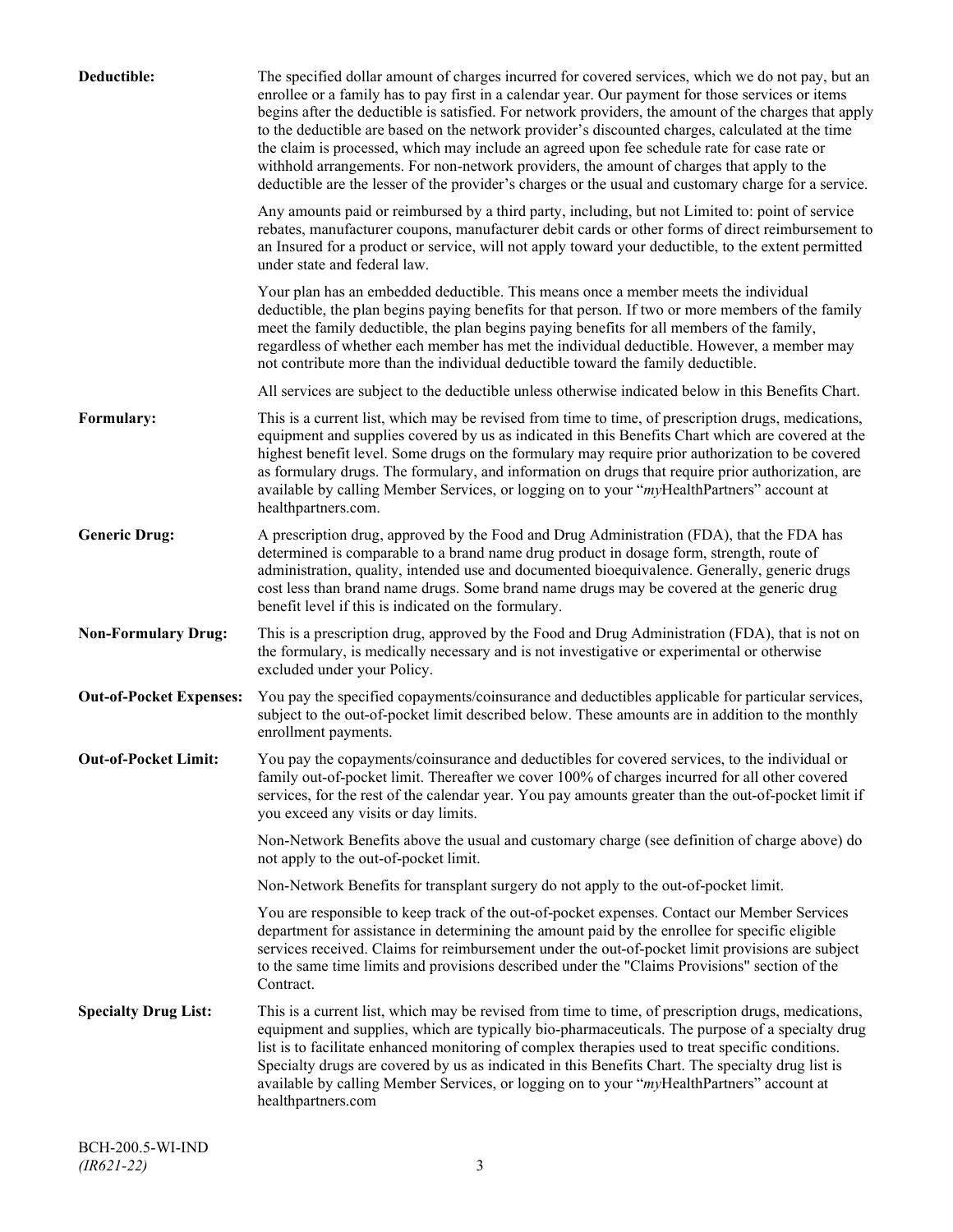## **DEDUCTIBLES AND OUT-OF-POCKET LIMITS**

#### **Individual Calendar Year Deductible**

| <b>Network Benefits</b> | <b>Non-Network Benefits</b> |
|-------------------------|-----------------------------|
| \$3,000                 | \$20,000                    |

#### **Family Calendar Year Deductible**

| <b>Network Benefits</b> | <b>Non-Network Benefits</b> |
|-------------------------|-----------------------------|
| \$6,000                 | \$40,000                    |

Your individual and family deductible amounts may be indexed to allow for changes under Federal rules.

Your Policy has an embedded deductible. This means once you meet the individual deductible, we begin paying benefits. If two or more covered members of the family meet the family deductible, we begin paying benefits for all covered members of the family, regardless of whether each member has met the individual deductible. However, you may not contribute more than the individual deductible amount towards the family deductible.

Separate deductibles must be satisfied under the Network Benefits and Non-Network Benefits.

Any amounts paid or reimbursed by a third party, including but not Limited to: point of service rebates, manufacturer coupons, manufacturer debit cards or other forms of direct reimbursement to an Insured for a product or service, will not apply toward your deductible, to the extent permitted under state and federal law.

#### **Individual Calendar Year Out-of-Pocket Limit**

| <b>Network Benefits</b> | <b>Non-Network Benefits</b> |
|-------------------------|-----------------------------|
| \$6,950                 | None.                       |

#### **Family Calendar Year Out-of-Pocket Limit**

| Network Benefits       | <b>Non-Network Benefits</b> |
|------------------------|-----------------------------|
| $\frac{1}{2}$ \$13,900 | None.                       |

Your individual and family out-of-pocket amounts may be indexed to allow for changes under Federal rules.

Separate Out-of-Pocket Limits must be satisfied under Network Benefits and Non-Network Benefits.

Non-Network Benefits above the usual and customary charge will not apply to the individual or family Out-of-Pocket.

Any amounts paid or reimbursed by a third party, including but not Limited to: point of service rebates, manufacturer coupons, manufacturer debit cards or other forms of direct reimbursement to an Insured for a product or service, will not apply as an outof-pocket expense, to the extent permitted under state and federal law.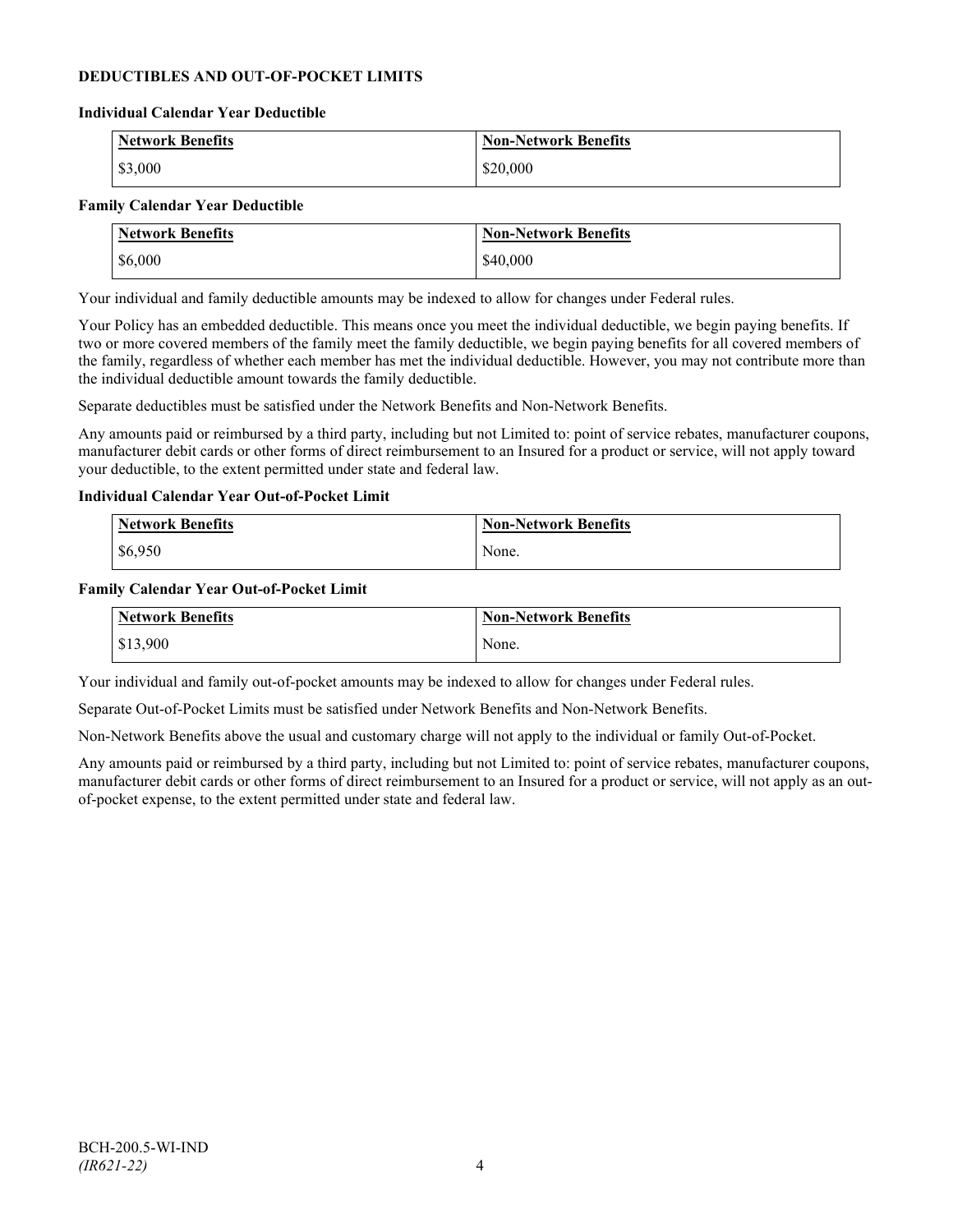## **AMBULANCE AND MEDICAL TRANSPORTATION**

## **Covered Services:**

We cover ambulance and medical transportation for medical emergencies.

We also cover medically necessary, non-emergency transportation if it meets our medical coverage criteria.

Covered services are based on established medical policies, which are subject to periodic review and modification by the medical directors. These medical policies (medical coverage criteria) and applicable prior authorization requirements are available by calling Member Services, or logging on to your "*my*HealthPartners" account a[t healthpartners.com.](http://www.healthpartners.com/)

| <b>Network Benefits</b>      | <b>Non-Network Benefits</b> |
|------------------------------|-----------------------------|
| 85% of the charges incurred. | See Network Benefits.       |

## **Not Covered:**

See "Services Not Covered" in your Policy.

## **AUTISM SERVICES**

## **Covered Services:**

We cover prior authorized evidence-based intensive-level and non-intensive-level treatment of autism spectrum disorders (autism disorder, Asperger's syndrome or pervasive development disorder not otherwise specified).

Covered services are based on established medical policies, which are subject to periodic review and modification by the medical directors. These medical policies (medical coverage criteria) are available by calling Member Services, or logging on to your "*my*HealthPartners" account at [healthpartners.com.](http://www.healthpartners.com/)

Your network provider will coordinate the prior authorization process for any autism treatment services. You may call Member Services at 952-883-5900 or toll-free at 888-360-0622 if you have any questions or concerns regarding the authorization process.

Please call Member Services at 952-883-5900 or toll-free at 888-360-0622 to request authorization for autism treatment services from a Non-Network provider.

**Intensive-level services for children diagnosed with autism spectrum disorders.** Intensive-level services must begin on or after 2 years of age and end before 9 years of age. Intensive-level services, on average, are services provided for more than 20 hours of treatment per week. (The average number of hours a week is calculated over a 6-month period.)

| Network Benefits                         | <b>Non-Network Benefits</b>              |
|------------------------------------------|------------------------------------------|
| 85% of the charges incurred.             | 50% of the charges incurred.             |
| Limited to 240 visits per calendar year. | Limited to 240 visits per calendar year. |

The maximum number of visits is combined for Network Benefits and Non-Network Benefits. Visit limits are based on minimum coverage amount available at the time of publication. Additional visits may be available if required due to revised minimum coverage amounts issued by the Office of the Commissioner of Insurance. See our medical coverage criteria for current visit limits.

## **Intensive-Level Services Lifetime Maximum Benefit**

| Network Benefits                                                     | <b>Non-Network Benefits</b>                                          |
|----------------------------------------------------------------------|----------------------------------------------------------------------|
| 4 years of cumulative services under this plan or any<br>other plan. | 4 years of cumulative services under this plan or any<br>other plan. |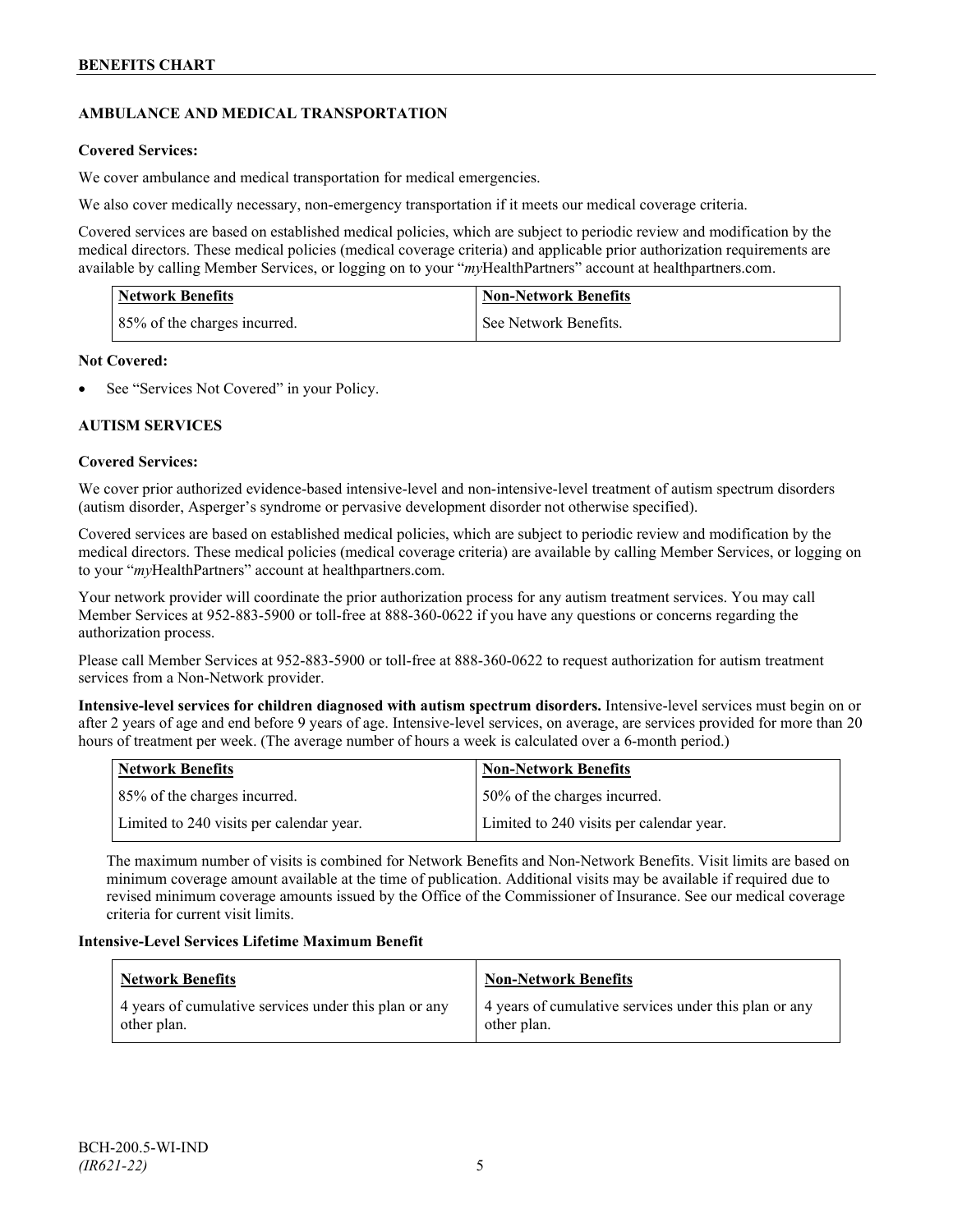#### **Non-intensive-level services for Insureds diagnosed with autism spectrum disorders**

| Network Benefits                         | <b>Non-Network Benefits</b>              |
|------------------------------------------|------------------------------------------|
| 85% of the charges incurred.             | 50% of the charges incurred.             |
| Limited to 120 visits per calendar year. | Limited to 120 visits per calendar year. |

The maximum number of visits is combined for Network Benefits and Non-Network Benefits. Visit limits are based on minimum coverage amount available at the time of publication. Additional visits may be available if required due to revised minimum coverage amounts issued by the Office of the Commissioner of Insurance. See our medical coverage criteria for current visit limits.

#### **Not Covered:**

See "Services Not Covered" in your Policy.

## **BEHAVIORAL HEALTH SERVICES**

#### **Covered Services:**

Covered services are based on established medical policies, which are subject to periodic review and modification by the medical directors. These medical policies (medical coverage criteria) are available by calling Member Services, or logging on to your "*my*HealthPartners" account at [healthpartners.com.](http://www.healthpartners.com/)

**Transitional treatment services.** These are services for the treatment of nervous or mental disorders, and substance use disorders which are provided to an Insured in a less restrictive manner than are inpatient hospital services but in a more intensive manner than are outpatient services. Transitional treatment services are services offered by a provider, and certified by the Wisconsin Department of Health Services for each of the following (except the last bulleted item):

- Mental health services for covered adults in a day treatment program.
- Mental health services for covered children in a day hospital treatment program.
- Services for persons with chronic mental illness provided through a community support program.
- Residential treatment programs for dependent covered persons with substance use disorder.
- Substance use disorder services in a day treatment program.
- Services for persons who are experiencing a mental health crisis or who are in a situation likely to turn into a mental health crisis if support is not provided.
- Intensive outpatient programs for the treatment of psychoactive substance use disorders provided in accordance with the patient placement criteria of the American Society of Addiction Medicine.

#### **Mental health services**

We cover services for mental health diagnoses as described in the Diagnostic and Statistical Manual of Mental Disorders – Fifth Edition (DSM 5) (most recent edition).

We provide coverage for mental health treatment ordered by a Wisconsin court under a valid court order that is issued on the basis of a behavioral care evaluation performed by a licensed psychiatrist or doctoral level licensed psychologist, which includes a diagnosis and an individual treatment plan for care in the most appropriate, least restrictive environment. We must be given a copy of the court order and the behavioral care evaluation, and the service must be a covered benefit under your Policy, and the service must be provided by a network provider, or other provider as required by law.

**Outpatient services:** We cover medically necessary outpatient professional mental health services for evaluation, crisis intervention, and treatment of mental health disorders.

A comprehensive diagnostic assessment will be used as the basis for a determination by a mental health professional, concerning the appropriate treatment and the extent of services required.

Outpatient services we cover for a diagnosed mental health condition include the following:

- Individual, group, family and multi-family therapy;
- Medication management provided by a physician, certified nurse practitioner, or physician's assistant;
- Psychological testing services for the purposes of determining the differential diagnoses and treatment planning for patients currently receiving behavioral health services;
- Partial hospitalization services in a licensed hospital or community mental health center;

BCH-200.5-WI-IND *(IR621-22)* 6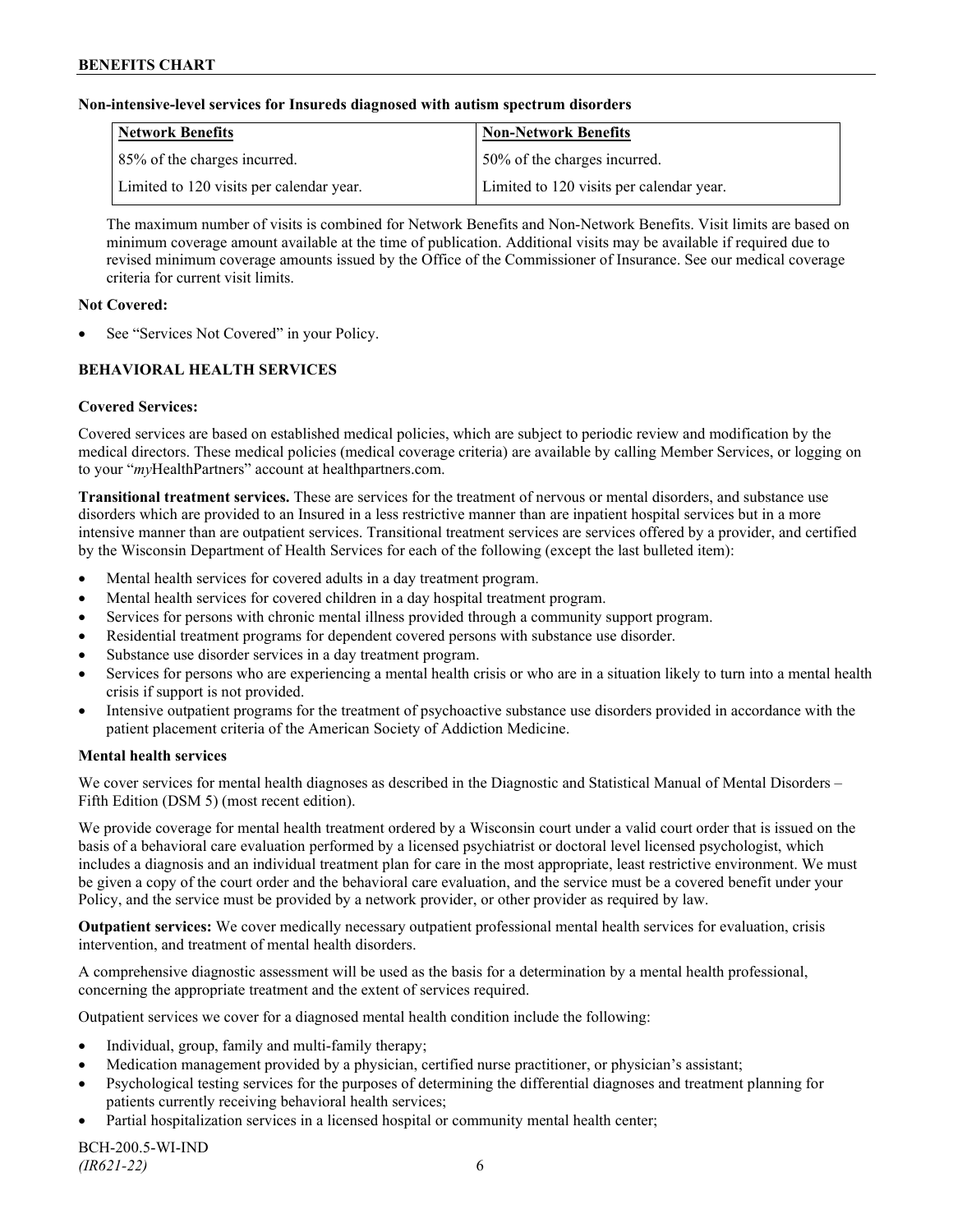- Psychotherapy and nursing services provided in the home if authorized by us; and
- Treatment for gender dysphoria.

| <b>Network Benefits</b>      | <b>Non-Network Benefits</b>  |
|------------------------------|------------------------------|
| 85% of the charges incurred. | 50% of the charges incurred. |

**Group therapy**

| Network Benefits             | Non-Network Benefits          |
|------------------------------|-------------------------------|
| 85% of the charges incurred. | 150% of the charges incurred. |

## **Inpatient services, including mental health residential treatment services:** We cover the following:

- Medically necessary inpatient services in a hospital or licensed residential treatment facility and professional services for treatment of mental health disorders. Medical stabilization is covered under inpatient hospital services in the "Hospital and Skilled Nursing Facility Services" section.
- Medically necessary mental health residential treatment service. This care must be authorized by us and provided by a hospital or residential behavioral health treatment facility licensed by the local state or Department of Health and Human Services. Services not covered under this benefit include halfway houses, group homes, extended care facilities, shelter services, correctional services, detention services, group residential services, foster care services and wilderness programs.

| Network Benefits             | Non-Network Benefits         |
|------------------------------|------------------------------|
| 85% of the charges incurred. | 50% of the charges incurred. |

**Transitional treatment services:** We cover transitional treatment services described above for treatment of mental and nervous disorders**.**

| <b>Network Benefits</b>      | <b>Non-Network Benefits</b>  |
|------------------------------|------------------------------|
| 85% of the charges incurred. | 50% of the charges incurred. |

## **Substance use disorder (SUD) treatment services**

We cover medically necessary services for assessments by a licensed alcohol and drug counselor and treatment of substance use disorders as defined in the latest edition of the DSM 5.

**Outpatient services:** We cover medically necessary outpatient professional services for diagnosis and treatment of substance use disorders. Substance use disorder treatment services must be provided by a program licensed by the local Department of Health Services.

Outpatient services we cover for a diagnosed substance use disorder include the following:

- Individual, group, family, and multi-family therapy provided in an office setting; and
- Opiate replacement therapy including methadone and buprenorphine treatment.

| <b>Network Benefits</b>      | <b>Non-Network Benefits</b>  |
|------------------------------|------------------------------|
| 85% of the charges incurred. | 50% of the charges incurred. |

**Inpatient services:** We cover the following:

- Medically necessary inpatient services in a hospital or a licensed residential primary treatment center.
- Services provided in a hospital that is licensed by the local state and accredited by Medicare; and
- Detoxification services in a hospital or community detoxification facility if it is licensed by the local Department of Health Services.

| <b>Network Benefits</b>      | <b>Non-Network Benefits</b>  |
|------------------------------|------------------------------|
| 85% of the charges incurred. | 50% of the charges incurred. |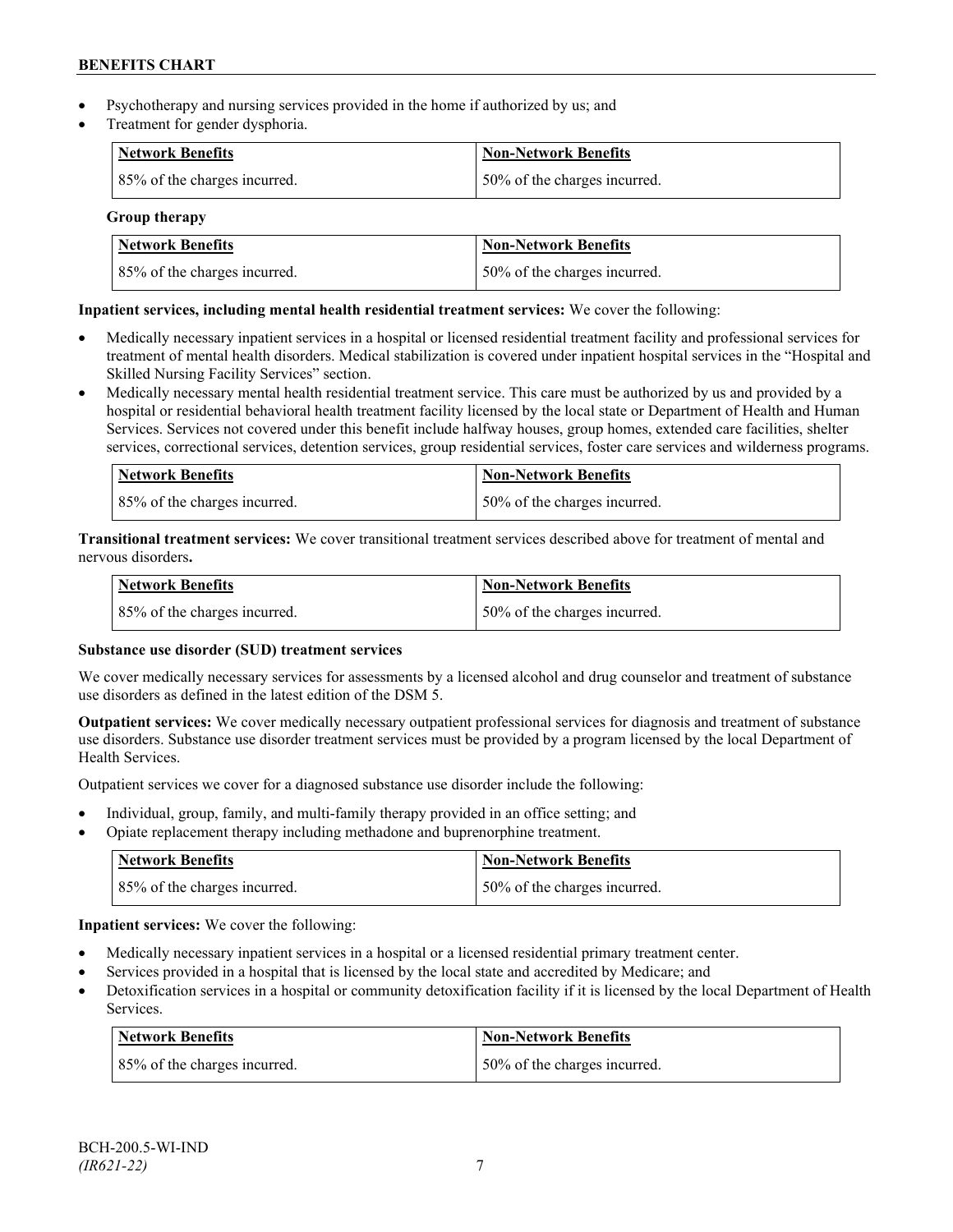**Transitional treatment services:** We cover transitional treatment services described above for treatment of substance use disorder.

| Network Benefits             | <b>Non-Network Benefits</b>  |
|------------------------------|------------------------------|
| 85% of the charges incurred. | 50% of the charges incurred. |

**Out of area services for Wisconsin students:** If a dependent child is a student located in a school in Wisconsin, but outside of our service area, we cover mental health and substance use disorder services as required under Wisconsin Statute 609.655.

- The student may have a clinical assessment from a local, non-network mental health or substance use disorder treatment provider at the network benefit level when prior authorized by us.
- If outpatient services are recommended in the clinical assessment, five outpatient visits from a non-network provider will be covered at the network benefit level.
- Our Medical Director will determine the need for continuing treatment by the non-network provider; additional visits may be approved.
- Coverage for the outpatient services will not be provided if the recommended treatment would keep the student from attending school on a regular basis or if the student is no longer attending the school full-time.

This benefit is subject to the limitations shown in this "Behavioral Health Services" section.

| <b>Network Benefits</b>      | <b>Non-Network Benefits</b>  |
|------------------------------|------------------------------|
| 85% of the charges incurred. | 50% of the charges incurred. |

A dependent child enrolled in a school outside of Wisconsin in not eligible for the benefit.

#### **Not Covered:**

See "Services Not Covered" in your Policy.

## **CHIROPRACTIC SERVICES**

## **Covered Services:**

We cover chiropractic services for rehabilitative care. Chiropractic services are adjustments to any abnormal articulations of the human body, especially those of the spinal column, for the purpose of giving freedom of action to impinged nerves that may cause pain or deranged function.

Massage therapy which is performed in conjunction with other treatment/modalities by a chiropractor, is part of a prescribed treatment plan and is not billed separately is covered.

| <b>Network Benefits</b>      | Non-Network Benefits         |
|------------------------------|------------------------------|
| 85% of the charges incurred. | 50% of the charges incurred. |

## **Not Covered:**

- Massage therapy for the purpose of comfort or convenience of the Insured.
- See "Services Not Covered" in your Policy.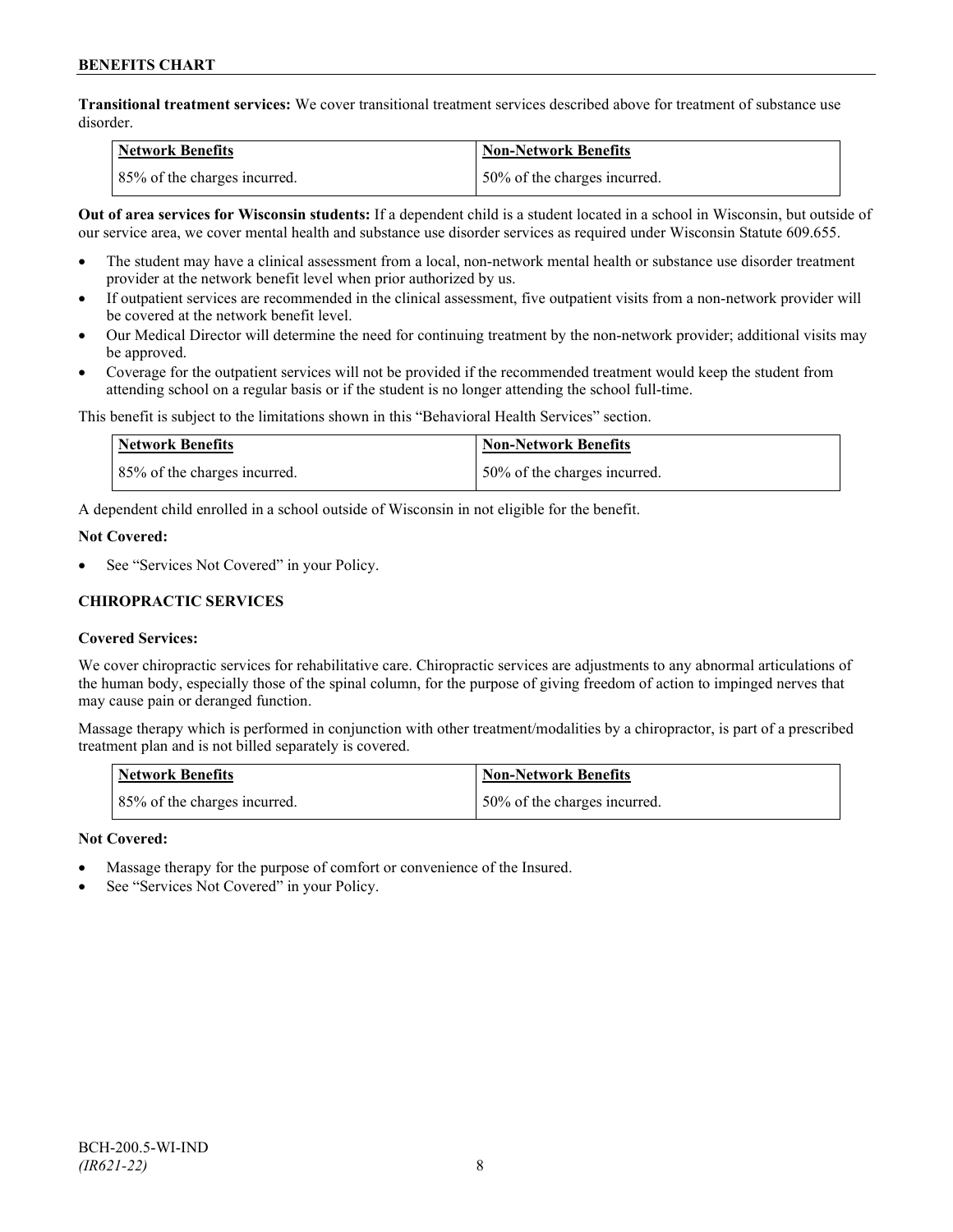## **CLINICAL TRIALS**

## **Covered Services:**

We cover certain routine services if you participate in a Phase I, Phase II, Phase III or Phase IV approved clinical trial that is conducted in relation to the prevention, detection, or treatment of cancer or other life-threatening disease or condition as defined in the Affordable Care Act. Approved clinical trials include (1) federally funded trials when the study or investigation is approved or funded by any of the federal agencies defined in the Public Health Services Act, section 2709 (d) (1) (A); (2) the study or investigation is conducted under an investigational new drug application reviewed by the Food and Drug Administration; and (3) the study or investigation is a drug trial that is exempt from having such an investigational new drug application. We cover routine patient costs for services that would be eligible under the Policy and this Benefits Chart if the service were provided outside of a clinical trial.

| <b>Network Benefits</b>                               | <b>Non-Network Benefits</b>                           |
|-------------------------------------------------------|-------------------------------------------------------|
| Coverage level is same as corresponding Network       | Coverage level is same as corresponding Non-Network   |
| Benefits, depending on type of service provided, such | Benefits, depending on type of service provided, such |
| as Office Visits for Illness or Injury, Inpatient or  | as Office Visits for Illness or Injury, Inpatient or  |
| <b>Outpatient Hospital Services.</b>                  | Outpatient Hospital Services.                         |

#### **Not Covered:**

- The investigative or experimental item, device or service itself.
- Items or services that are provided solely to satisfy data collection and analysis needs and that are not used in the direct clinical management of the patient.
- A service that is clearly inconsistent with widely accepted and established standards of care for a particular diagnosis.
- See "Services Not Covered" in your Policy.

## **DENTAL SERVICES**

#### **Covered Services:**

We cover services as described below.

**Accidental dental services:** We cover services dentally necessary to treat and restore damage done to sound, natural, unrestored teeth as a result of an accidental injury. Coverage is for damage caused by external trauma to face and mouth only, not for cracked or broken teeth, which result from biting or chewing. We cover restorations, root canals, crowns and replacement of teeth lost that are directly related to the accident in which the Insured was involved. We cover initial exams, xrays and palliative treatment including extractions, and other oral surgical procedures directly related to the accident. Subsequent treatment must be initiated within the specified time-frame and must be directly related to the accident. We do not cover restoration and replacement of teeth that are not "sound and natural" at the time of the accident.

Subsequent treatment must be initiated within the specified time-frame and must be directly related to the accident. We do not cover restoration and replacement of teeth that are not "sound and natural" at the time of the accident.

Full mouth rehabilitation to correct occlusion (bite) and malocclusion (misaligned teeth not due to the accident) are not covered.

When an implant-supported dental prosthetic treatment is pursued, benefits are Limited to the amount that would be paid toward the placement of a removable dental prosthetic appliance that could be used in the absence of implant treatment.

| Network Benefits             | <b>Non-Network Benefits</b> |
|------------------------------|-----------------------------|
| 85% of the charges incurred. | No coverage.                |

For all accidental dental services, treatment and/or restoration must be initiated within six months of the date of the injury. Coverage is Limited to the initial course of treatment and/or initial restoration. Services must be provided within twentyfour months of the date of injury to be covered.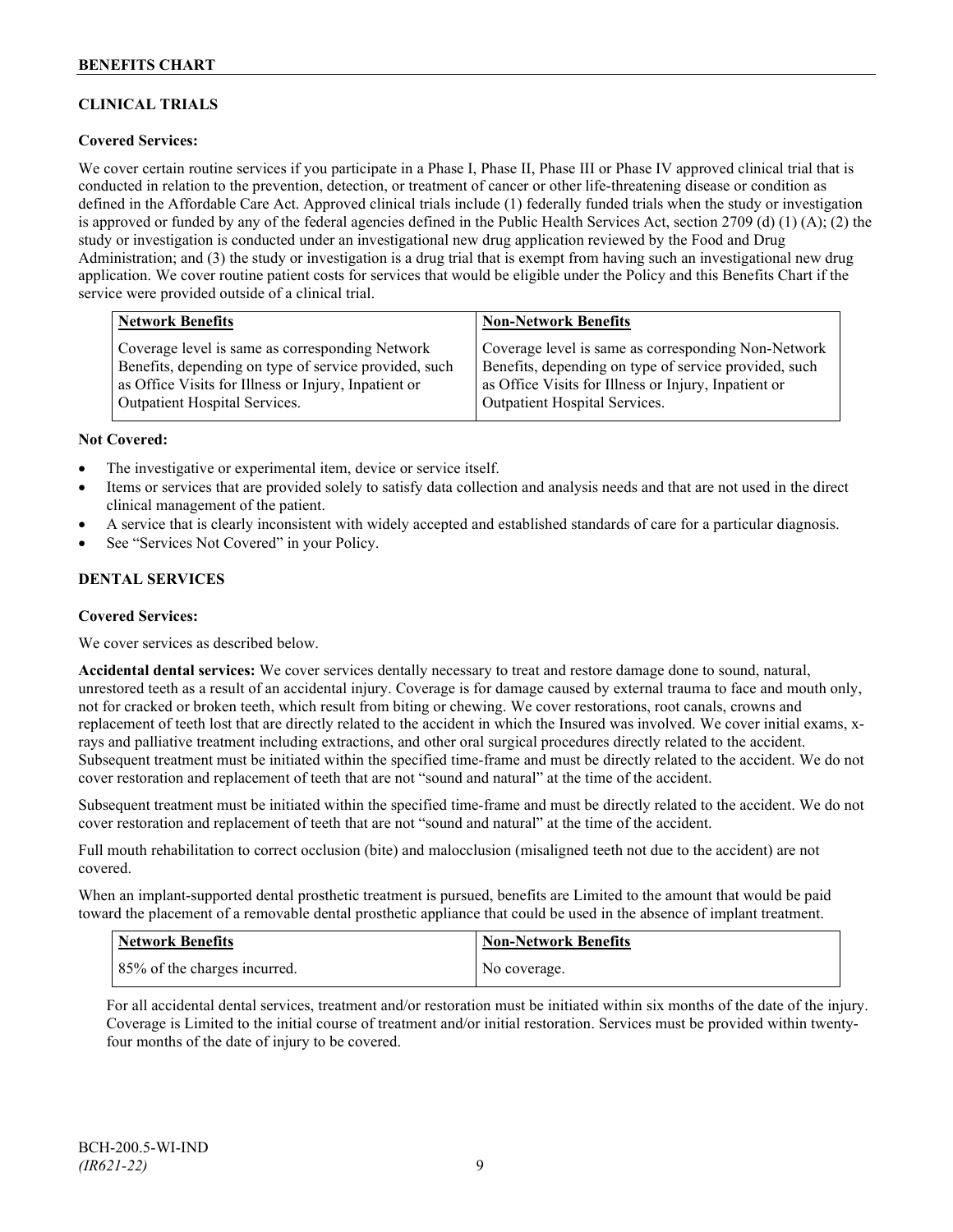### **Medical referral dental services**

**Medically necessary outpatient dental services:** We cover medically necessary outpatient dental services. Coverage is Limited to dental services required for treatment of an underlying medical condition, e.g., removal of teeth to complete radiation treatment for cancer of the jaw, cysts and lesions.

| Network Benefits             | <b>Non-Network Benefits</b>  |
|------------------------------|------------------------------|
| 85% of the charges incurred. | 50% of the charges incurred. |

**Medically necessary hospitalization and anesthesia for dental care:** We cover medically necessary hospitalization and anesthesia for dental care. This is Limited to charges incurred by an Insured who: (1) is a child under age 5; (2) is severely disabled; (3) has a medical condition, and requires hospitalization or general anesthesia for dental care treatment; or (4) is a child between ages 5 and 12 and care in dental offices has been attempted unsuccessfully and usual methods of behavior modification have not been successful, or when extensive amounts of restorative care, exceeding 4 appointments, are required.

Coverage is Limited to facility and anesthesia charges. Oral surgeon/dentist professional fees are not covered. The following are examples, though not all-inclusive, of medical conditions which may require hospitalization for dental services: severe asthma, severe airway obstruction or hemophilia. Hospitalization required due to the behavior of the Insured or due to the extent of the dental procedure is not covered.

| Network Benefits             | <b>Non-Network Benefits</b>  |
|------------------------------|------------------------------|
| 85% of the charges incurred. | 50% of the charges incurred. |

**Medical complications of dental care:** We cover medical complications of dental care. Treatment must be medically necessary care and related to medical complications of non-covered dental care, including complications of the head, neck, or substructures.

| Network Benefits             | Non-Network Benefits         |
|------------------------------|------------------------------|
| 85% of the charges incurred. | 50% of the charges incurred. |

**Oral surgery:** We cover oral surgery. Coverage is Limited to treatment of medical conditions requiring oral surgery, such as treatment of oral neoplasm, non-dental cysts, fracture of the jaw, trauma of the mouth and jaw, and any other oral surgery procedures provided as medically necessary dental services.

| <b>Network Benefits</b>      | <b>Non-Network Benefits</b>  |
|------------------------------|------------------------------|
| 85% of the charges incurred. | 50% of the charges incurred. |

**Treatment of cleft lip and cleft palate:** We cover treatment of cleft lip and cleft palate of a dependent child, including orthodontic treatment and oral surgery directly related to the cleft. Dental services which are not required for the treatment of cleft lip or cleft palate are not covered. If a dependent child covered under your Policy is also covered under a dental plan which includes orthodontic services, that dental plan shall be considered primary for the necessary orthodontic services. Oral appliances are subject to the same copayment, conditions and limitations as durable medical equipment.

| <b>Network Benefits</b>                               | <b>Non-Network Benefits</b>                           |
|-------------------------------------------------------|-------------------------------------------------------|
| Coverage level is same as corresponding Network       | Coverage level is same as corresponding Non-Network   |
| Benefits, depending on type of service provided, such | Benefits, depending on type of service provided, such |
| as Office Visits for Illness or Injury, Inpatient or  | as Office Visits for Illness or Injury, Inpatient or  |
| Outpatient Hospital Services.                         | Outpatient Hospital Services.                         |

**Treatment of temporomandibular disorder (TMD) and craniomandibular disorder (CMD):** We cover diagnostic procedures, surgical treatment and non-surgical treatment (including intraoral splint therapy devices) for temporomandibular disorder (TMD) and craniomandibular disorder (CMD), which is medically necessary care. Dental services which are not required to directly treat TMD or CMD are not covered.

| Network Benefits             | <b>Non-Network Benefits</b>  |
|------------------------------|------------------------------|
| 85% of the charges incurred. | 50% of the charges incurred. |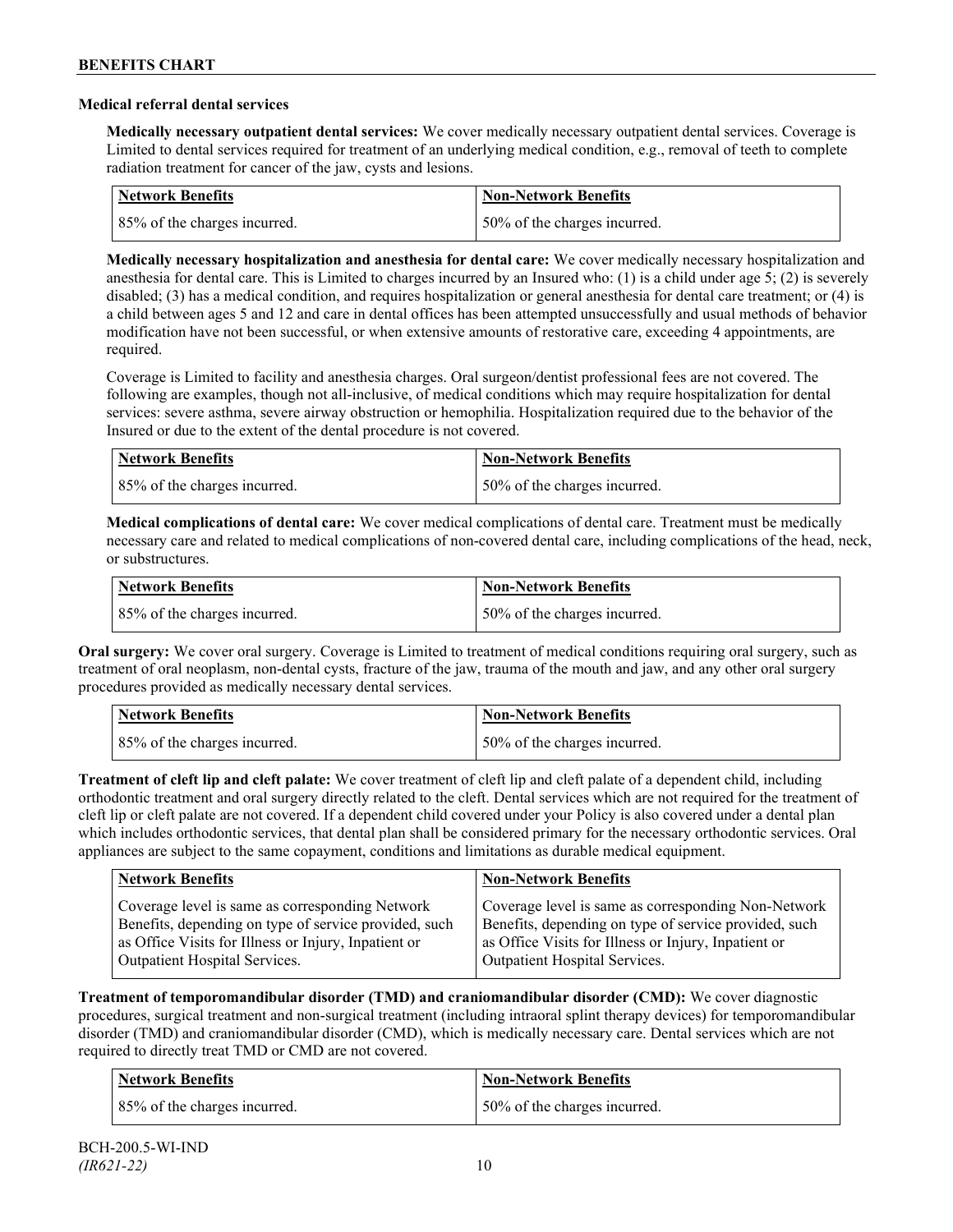## **Not Covered:**

- Dental treatment, procedures or services not listed in this Benefits Chart.
- Accident-related dental services if treatment is: (1) provided to teeth which are not sound and natural; (2) to teeth which have been restored; (3) initiated beyond six months from the date of the injury; (4) received beyond the initial treatment or restoration; or (5) received beyond twenty-four months from the date of injury.
- Accident-related dental services by a Non-Network provider.
- Oral surgery to remove wisdom teeth.
- Orthognathic treatment or procedures and all related services.
- See "Services Not Covered" in your Policy.

## **DIABETIC EQUIPMENT AND SUPPLIES**

#### **Covered Services:**

We cover physician prescribed medically appropriate and necessary drugs and supplies used in the management and treatment of diabetes for members with gestational, Type I or Type II diabetes including durable diabetic equipment and disposable supplies, as described below.

Certain items are only covered if your condition meets our coverage criteria and obtained through an authorized vendor. For more information on what we cover and any prior authorization requirements, call Member Services or log on to your "*my*HealthPartners" account at [healthpartners.com.](http://www.healthpartners.com/)

Insulin and medications for diabetes are covered as outpatient drugs under the "Prescription Drug Services" section.

**Pumps and pump supplies.** These include diabetic insulin pumps, diabetic infusion pumps and infusion pump supplies such as infusion sets, tubing, connectors and syringe reservoirs.

| <b>Network Benefits</b>      | <b>Non-Network Benefits</b>      |
|------------------------------|----------------------------------|
| 85% of the charges incurred. | $150\%$ of the charges incurred. |

## **All other durable equipment and diabetic supplies**

Durable Diabetic Equipment and Supplies. These include continuous glucose monitoring system (CGMS), transmitter, sensors and receivers, diabetic blood glucose monitors and control/calibrating solutions (for checking accuracy or testing equipment and test strips).

Disposable Diabetic Supplies. These are one-time use supplies, including syringes, lancets, lancet devices, blood and urine ketone test strips, and needles.

Certain diabetic supplies and equipment must be purchased at a pharmacy.

| <b>Network Benefits</b>      | <b>Non-Network Benefits</b>  |
|------------------------------|------------------------------|
| 85% of the charges incurred. | 50% of the charges incurred. |

## **Limitations:**

- No more than a 90-day supply of diabetic supplies are covered and dispensed at a time.
- We require that certain diabetic supplies and equipment be purchased at a pharmacy.
- Diabetic supplies and equipment are limited to certain models and brands.
- Durable medical equipment and supplies must be obtained from or repaired by approved vendors.
- Covered services and supplies are based on established medical policies, which are subject to periodic review and modification by the medical or dental directors. Our medical policy for diabetic supplies includes information on our required models and brands. These medical policies (medical coverage criteria) are available by calling Member Services, or logging on to your "*my*HealthPartners" account at healthpartners.com.

## **Not Covered:**

- Replacement or repair of any covered items, if the items are (i) damaged or destroyed by misuse, abuse or carelessness, (ii) lost; or (iii) stolen.
- Duplicate or similar items.

BCH-200.5-WI-IND *(IR621-22)* 11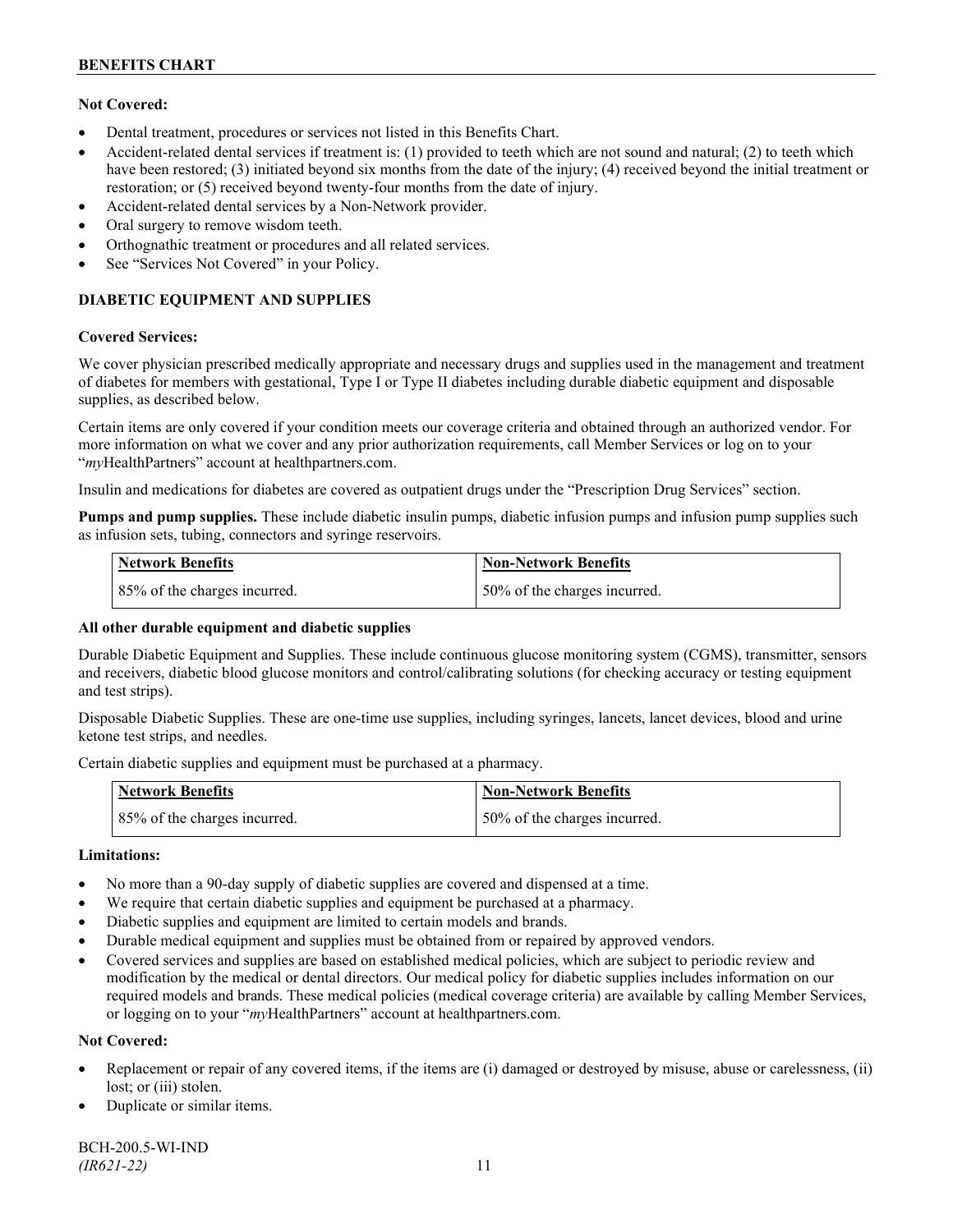## **BENEFITS CHART**

- Labor and related charges for repair of any covered items which are more than the cost of replacement by an approved vendor.
- Batteries for monitors and equipment.
- Sales tax, mailing, delivery charges, service call charges.
- See "Services Not Covered" in your Policy.

## **DIAGNOSTIC IMAGING SERVICES**

#### **Covered Services:**

We cover diagnostic imaging, when ordered by a provider and provided in a clinic or outpatient hospital facility.

We cover services provided in a clinic or outpatient hospital facility. To see the benefit level for inpatient hospital or skilled nursing facility services, see benefits under Inpatient Hospital and Skilled Nursing Facility Services.

#### **Outpatient magnetic resonance imaging (MRI) and computed tomography (CT)**

| <b>Network Benefits</b>      | <b>Non-Network Benefits</b>   |
|------------------------------|-------------------------------|
| 85% of the charges incurred. | 150% of the charges incurred. |

#### **All other outpatient diagnostic imaging services**

#### **Services for illness or injury**

| <b>Network Benefits</b>      | Non-Network Benefits         |
|------------------------------|------------------------------|
| 85% of the charges incurred. | 50% of the charges incurred. |

#### **Preventive services (MRI/CT procedures are not considered preventive)**

Diagnostic imaging services associated with preventive services are covered at the benefit level shown in the "Preventive Services" section of this Benefits Chart.

#### **Not Covered:**

See "Services Not Covered" in your Policy.

## **DURABLE MEDICAL EQUIPMENT, PROSTHETICS, ORTHOTICS AND SUPPLIES**

## **Covered Services:**

We cover equipment and services, as described below.

We cover durable medical equipment and services, prosthetics, orthotics, and supplies, subject to the limitations below, including certain disposable supplies, and enteral feedings.

We cover external hearing aids, cochlear implants, and related treatment prescribed by a physician or by a licensed audiologist for Insureds under 18 years of age who have hearing loss.

We also cover basic hearing aids for Insureds age 18 or older for the correction of a hearing impairment.

Osseointegrated or bone-anchored hearing aids are only covered for Insureds who have hearing loss that is not correctable by any other procedure.

Hearing aids are Limited to one basic, standard hearing aid for each ear every three years.

A basic hearing aid is defined as a hearing device that consists of a microphone, amplifier, volume control, battery and receiver. It does not include upgrades above and beyond the functionality of a basic hearing aid, including, but not Limited to, hearing improvements for group settings, background noise, Bluetooth/remote control functionality, or extended warranties. Charges for upgrades above the cost of a basic, standard hearing aid are not covered.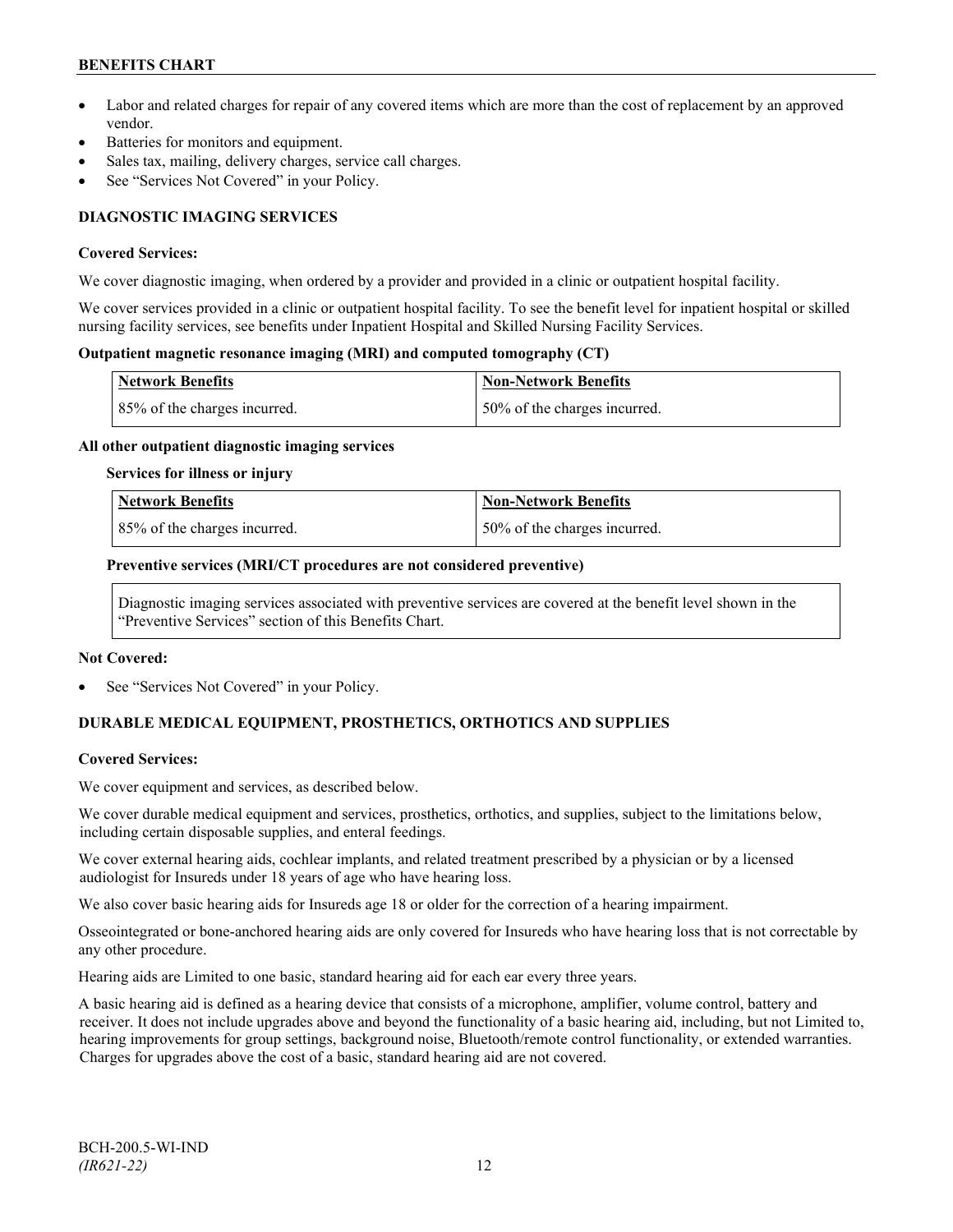Diabetic equipment and supplies are covered under the "Diabetic Equipment and Supplies" section.

| <b>Network Benefits</b>      | <b>Non-Network Benefits</b>  |
|------------------------------|------------------------------|
| 85% of the charges incurred. | 50% of the charges incurred. |

### **Special dietary treatment for phenylketonuria (PKU) if it meets our medical coverage criteria**

| Network Benefits             | <b>Non-Network Benefits</b>  |
|------------------------------|------------------------------|
| 85% of the charges incurred. | 50% of the charges incurred. |

#### **Oral amino acid based elemental formula if it meets our medical coverage criteria**

| <b>Network Benefits</b>      | Non-Network Benefits         |
|------------------------------|------------------------------|
| 85% of the charges incurred. | 50% of the charges incurred. |

#### **Limitations:**

Coverage of durable medical equipment is Limited by the following.

- Payment will not exceed the cost of an alternate piece of equipment or service that is effective and medically necessary.
- For prosthetic benefits, other than oral appliances for cleft lip and cleft palate, payment will not exceed the cost of an alternate piece of equipment or service that is effective, medically necessary and enables Insureds to conduct standard activities of daily living.
- We reserve the right to determine if an item will be approved for rental vs. purchase.
- We require that certain diabetic supplies and equipment be purchased at a pharmacy.
- Covered services and supplies are based on established medical policies which are subject to periodic review and modification by the medical directors. Our medical policy for diabetic supplies includes information on our required models and brands. These medical policies (medical coverage criteria) are available by calling Member Services, or logging on to your "*my*HealthPartners" account at [healthpartners.com.](http://www.healthpartners.com/)

## **Not Covered:**

Items which are not eligible for coverage include, but are not Limited to:

- Replacement or repair of any covered items, if the items are (i) damaged or destroyed by misuse, abuse or carelessness, (ii) lost; or (iii) stolen.
- Duplicate or similar items.
- Labor and related charges for repair of any covered items which are more than the cost of replacement by an approved vendor.
- Sales tax, mailing, delivery charges, service call charges.
- Items which are primarily educational in nature or for hygiene, vocation, comfort, convenience or recreation.
- Communication aids or devices: equipment to create, replace or augment communication abilities including, but not Limited to, speech processors, receivers, communication boards, or computer or electronic assisted communication.
- Implantable and osseointegrated or bone-anchored hearing aids and their fitting, except as specifically described in this Benefits Chart. This exclusion does not apply to cochlear implants.
- Eyeglasses, contact lenses and their fitting, measurement and adjustment, except as specifically described in this Benefits Chart.
- Hair prostheses (wigs).
- Household equipment which primarily has customary uses other than medical, such as, but not Limited to, exercise cycles, air purifiers, central or unit air conditioners, water purifiers, non-allergenic pillows, mattresses or waterbeds.
- Household fixtures including, but not Limited to, escalators or elevators, ramps, swimming pools and saunas.
- Modifications to the structure of the home including, but not Limited to, wiring, plumbing or charges for installation of equipment.
- Vehicle, car or van modifications including, but not Limited to, hand brakes, hydraulic lifts and car carrier.
- Rental equipment while owned equipment is being repaired by non-contracted vendors, beyond one month rental of medically necessary equipment.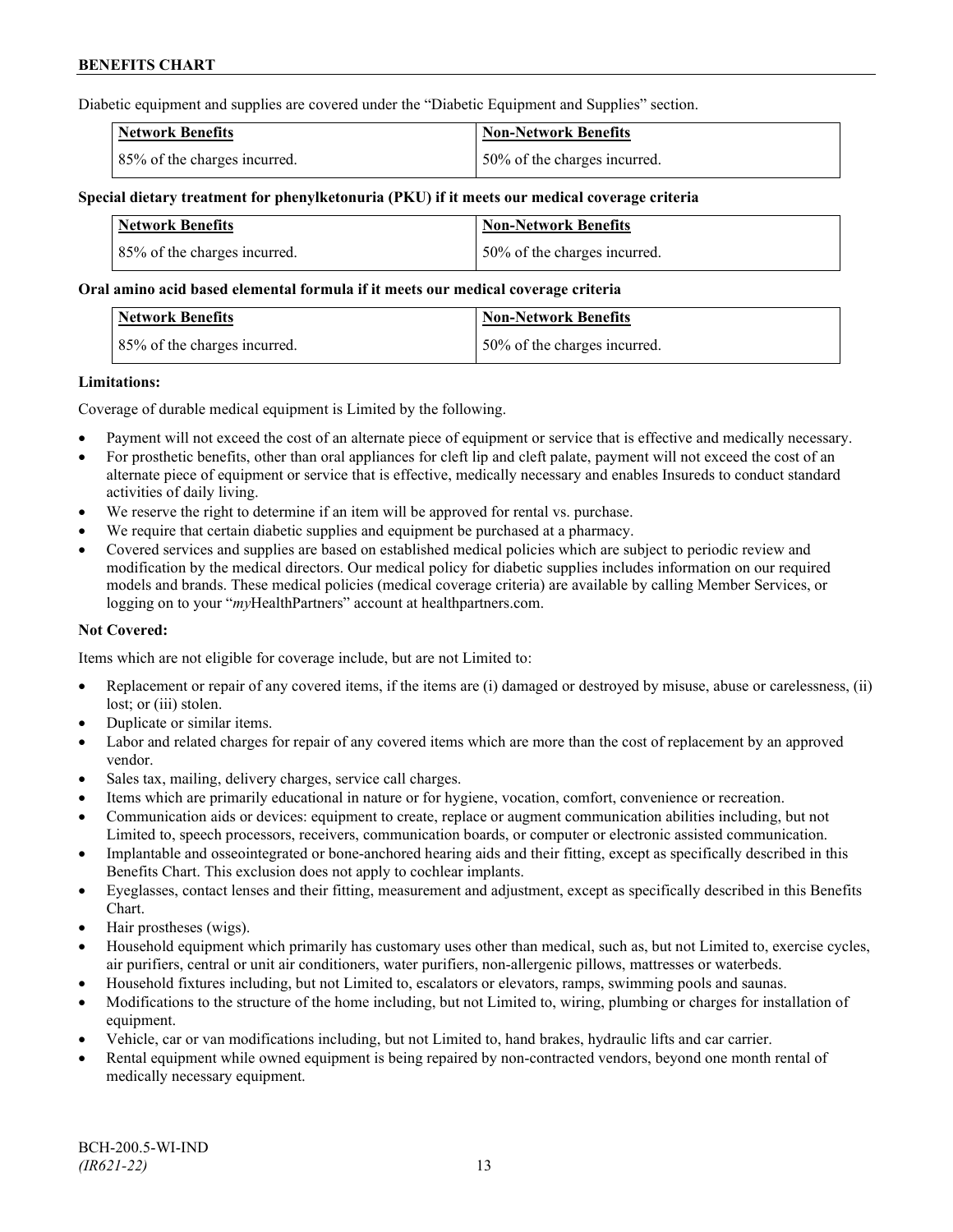## **BENEFITS CHART**

- Other equipment and supplies, including, but not Limited to assistive devices, that we determine are not eligible for coverage.
- See "Services Not Covered" in your Policy.

## **EMERGENCY AND URGENTLY NEEDED CARE SERVICES**

## **Covered Services:**

We cover services for emergency care and urgently needed care if the services are otherwise eligible for coverage under your Policy.

**Urgently needed care.** These are services to treat an unforeseen illness or injury that:

- are required in order to prevent a serious deterioration in your health, and
- cannot be delayed until the next available clinic or office hours.

| <b>Network Benefits</b>      | <b>Non-Network Benefits</b>  |
|------------------------------|------------------------------|
| 85% of the charges incurred. | 50% of the charges incurred. |

## **First four visits**

| If any of the first four visits are urgent care visits or<br>office visits, they are covered at 100%, subject to a<br>copayment of \$25 per visit, not subject to the<br>deductible.                                               |
|------------------------------------------------------------------------------------------------------------------------------------------------------------------------------------------------------------------------------------|
| If any of the first four visits are convenience clinic<br>visits, telephone visits or E-visits (other than<br>Virtuwell), they are covered at 100%, subject to a<br>copayment of \$10 per visit, not subject to the<br>deductible. |
| Then services will be covered at the deductible and<br>coinsurance and/or copayment indicated for urgent care<br>visits, office visits, convenience clinic visits, telephone<br>visits or E-visits (other than Virtuwell).         |
| Physician services are included; however, charges for<br>office procedures, laboratory, radiology and other<br>ancillary services are not included and will be subject<br>to the deductible and coinsurance and/or copayment.      |

## **Emergency care.** These are services to treat:

- the sudden, unexpected onset of illness or injury which, if left untreated or unattended until the next available clinic or office hours, would result in hospitalization, or
- a condition requiring professional health services immediately necessary to preserve life or stabilize health.

Emergency care includes emergency services as defined in Division BB, Title I, Section 102 of the Consolidated Appropriations Act of 2021.

When reviewing claims for coverage of emergency services, our medical director will take into consideration a reasonable layperson's belief that the circumstances required immediate medical care that could not wait until the next working day or next available clinic appointment.

#### **Emergency care in a hospital emergency room, including professional services of a physician**

| Network Benefits             | <b>Non-Network Benefits</b> |
|------------------------------|-----------------------------|
| 85% of the charges incurred. | See Network Benefits.       |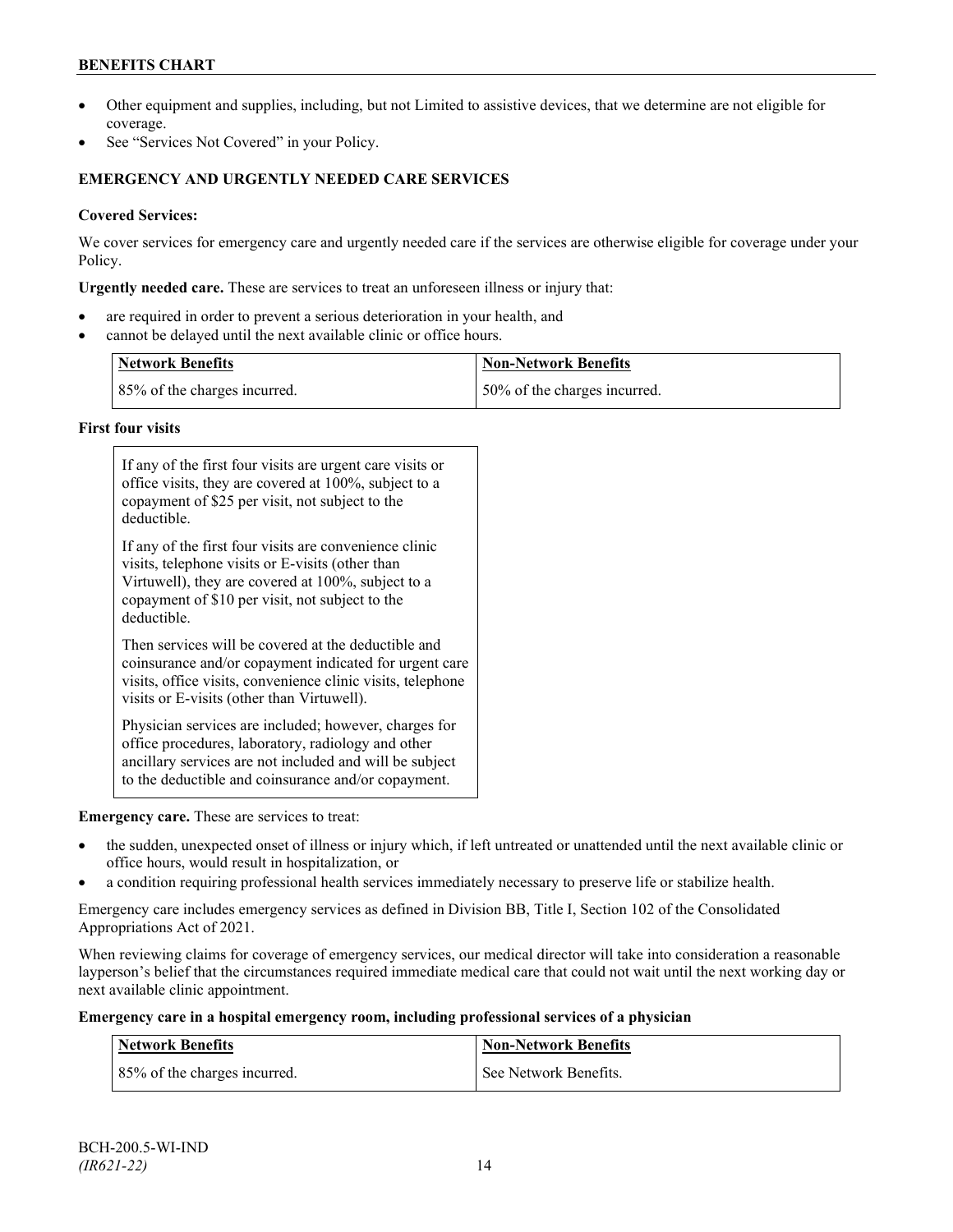## **Inpatient emergency care in a hospital**

| <b>Network Benefits</b>      | <b>Non-Network Benefits</b> |
|------------------------------|-----------------------------|
| 85% of the charges incurred. | See Network Benefits.       |

### **Not Covered:**

• See "Services Not Covered" in your Policy.

## **GENE THERAPY**

#### **Covered Services:**

We cover gene therapy treatment that meets our current medical coverage criteria.

| <b>Network Benefits</b>                                                                                                                                                                                 | <b>Non-Network Benefits</b> |
|---------------------------------------------------------------------------------------------------------------------------------------------------------------------------------------------------------|-----------------------------|
| Coverage level is same as corresponding Network<br>Benefit, depending on type of service provided, such as<br>Office Visits for Illness or Injury, Inpatient or<br><b>Outpatient Hospital Services.</b> | No coverage.                |

#### **Limitations:**

- Gene therapy must be provided by a designated provider.
- Specific types of gene therapy are Limited to therapies and conditions specified in our medical coverage criteria.

#### **Not Covered:**

See "Services Not Covered" in your Policy.

## **HEALTH EDUCATION**

#### **Covered Services:**

We cover education for preventive services and education for the management of chronic health problems (such as diabetes).

| <b>Network Benefits</b>                                     | <b>Non-Network Benefits</b>  |
|-------------------------------------------------------------|------------------------------|
| 100% of the charges incurred.<br>Deductible does not apply. | 50% of the charges incurred. |

#### **Not Covered:**

• See "Services Not Covered" in your Policy.

## **HOME-BASED COMPREHENSIVE HEALTH RISK ASSESSMENT**

#### **Covered Services:**

If you meet our criteria for coverage, you may qualify for our home-based comprehensive health risk assessment program. The program covers a health assessment with a designated nurse practitioner.

| <b>Network Benefits</b>                                     | <b>Non-Network Benefits</b> |
|-------------------------------------------------------------|-----------------------------|
| 100% of the charges incurred.<br>Deductible does not apply. | No coverage.                |

#### **Not Covered:**

See "Services Not Covered" in your Policy.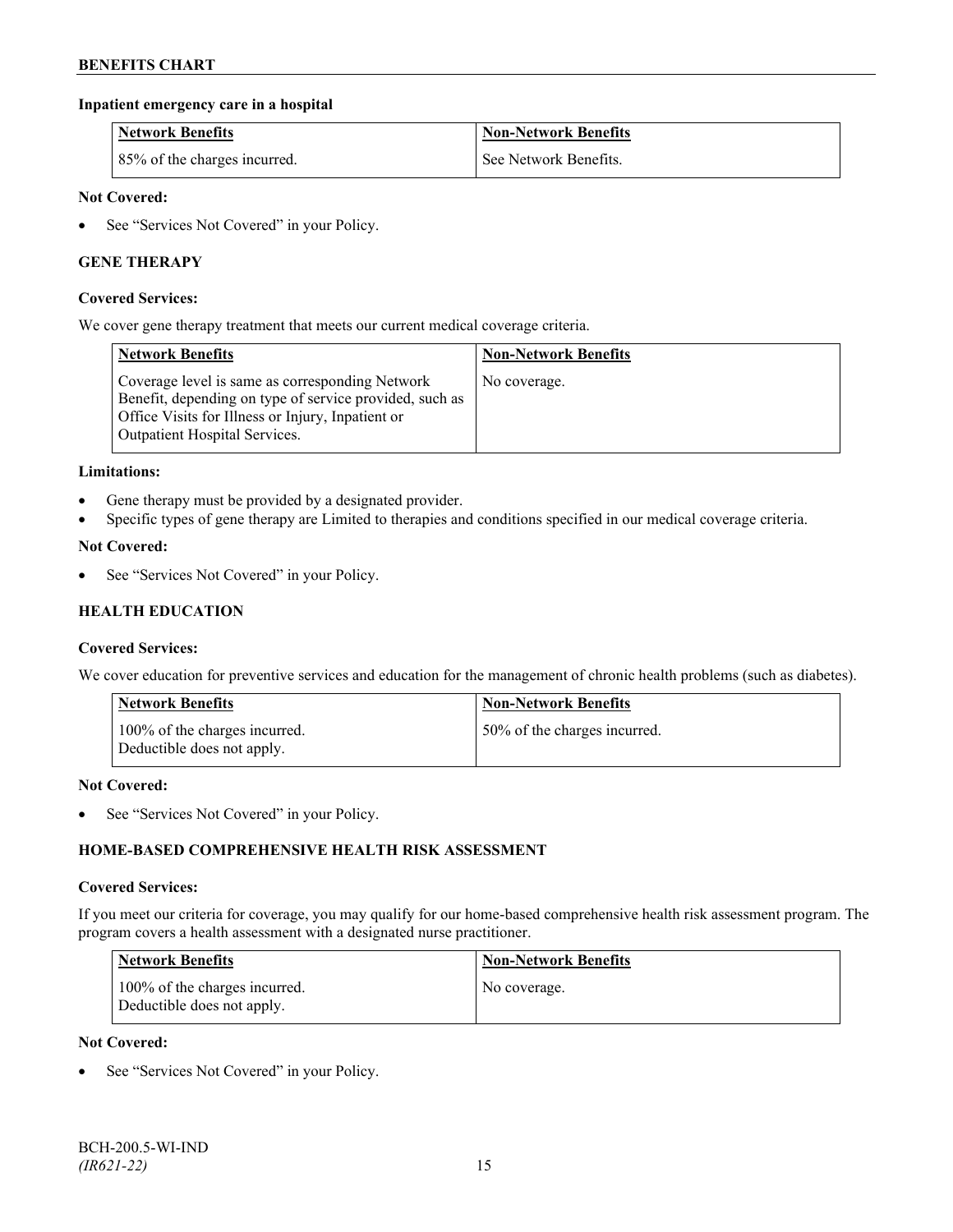## **HOME HEALTH SERVICES**

## **Covered Services:**

We cover skilled nursing services, physical therapy, occupational therapy, speech therapy, respiratory therapy and other therapeutic services, non-routine prenatal and routine postnatal well child visits (as described in our medical coverage criteria), phototherapy services for newborns, home health aide services and other eligible home health services when provided in your home, if you are homebound (i.e., unable to leave home without considerable effort due to a medical condition). Lack of transportation does not constitute homebound status. For phototherapy services for newborns and high risk prenatal services, supplies and equipment are included.

We cover total parenteral nutrition/intravenous ("TPN/IV") therapy, equipment, supplies and drugs in connection with IV therapy. IV line care kits are covered under Durable Medical Equipment.

We cover palliative care benefits. Palliative care includes symptom management, education and establishing goals of care. We waive the requirement that you be homebound for a Limited number of home visits for palliative care (as shown in this Benefits Chart), if you have a life-threatening, non-curable condition which has a prognosis of survival of two years or less. Additional palliative care visits are eligible under the home health services benefit if you are homebound and meet all other requirements defined in this section.

You do not need to be homebound to receive total parenteral nutrition/intravenous ("TPN/IV") therapy.

Home health services are eligible and covered only when:

- medically necessary; and
- provided as rehabilitative care, terminal care or maternity care; and
- ordered by a physician, and included in the written home care plan.

### **Physical therapy, occupational therapy, speech therapy, respiratory therapy, home health aide services and palliative care**

| <b>Network Benefits</b>      | <b>Non-Network Benefits</b> |
|------------------------------|-----------------------------|
| 85% of the charges incurred. | No coverage.                |

## **TPN/IV therapy, skilled nursing services, non-routine prenatal/postnatal services and phototherapy**

| <b>Network Benefits</b>      | <b>Non-Network Benefits</b> |
|------------------------------|-----------------------------|
| 85% of the charges incurred. | No coverage.                |

Each 24-hour visit (or shifts up to 24-hour visits) equals one visit and counts toward the Maximum visits for all other services shown below. Any visit that lasts less than 24 hours regardless of the length of the visit, will count as one visit toward the Maximum visits for all other services shown below. All visits must be medically necessary and benefit eligible.

#### **Routine postnatal well child visits**

| Network Benefits                                            | <b>Non-Network Benefits</b>  |
|-------------------------------------------------------------|------------------------------|
| 100% of the charges incurred.<br>Deductible does not apply. | 50% of the charges incurred. |

#### **Maximum visits for palliative care:**

If you are eligible to receive palliative care in the home and you are not homebound, there is a maximum of 12 visits per calendar year.

#### **Maximum visits for all services other than palliative care:**

| Network Benefits             | Non-Network Benefits |
|------------------------------|----------------------|
| 60 visits per calendar year. | No coverage.         |

The routine postnatal well child visits do not count toward the visit limit.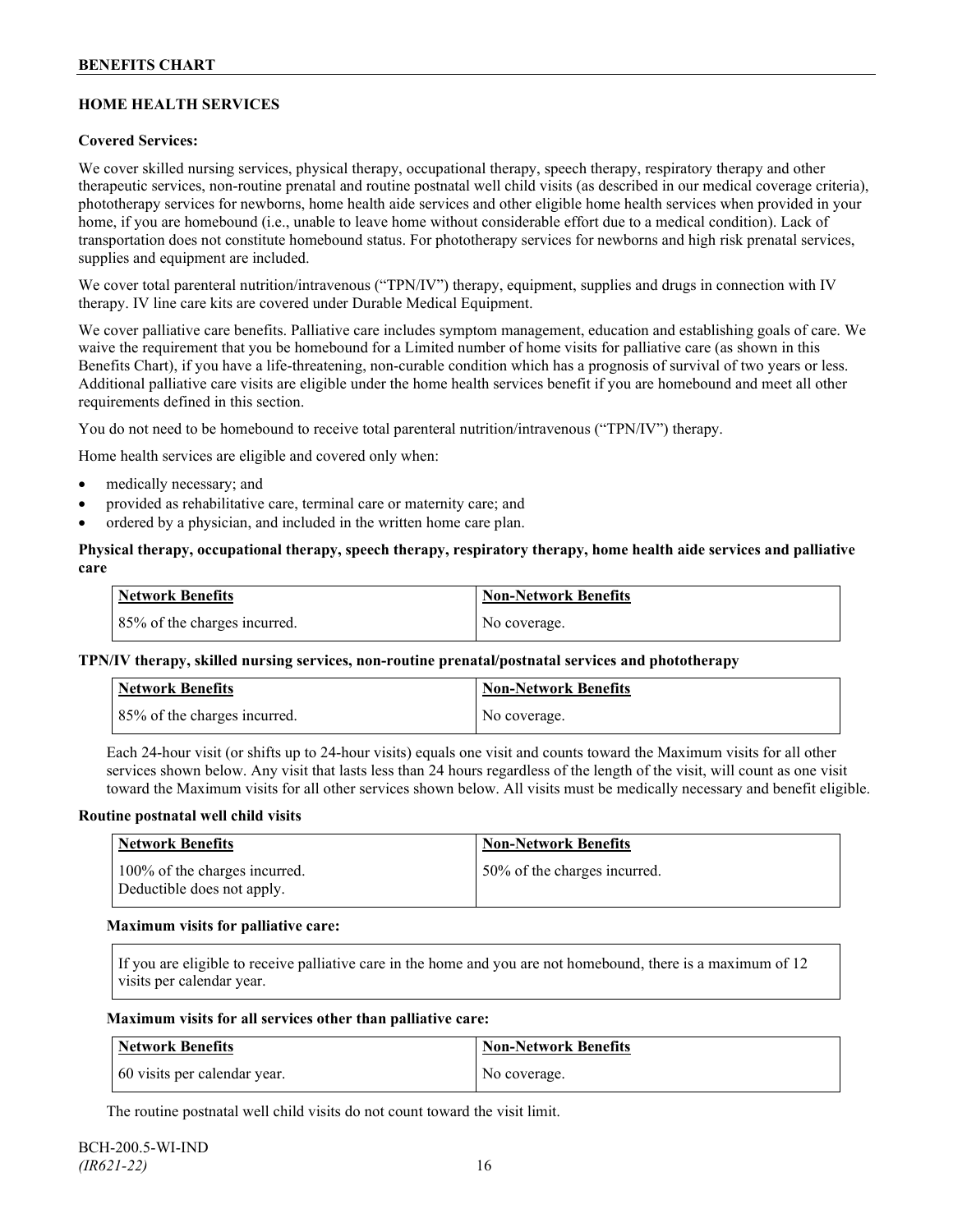## **Limitations:**

- Home health services are not provided as a substitute for a primary caregiver in the home or as relief (respite) for a primary caregiver in the home. We will not reimburse family members or residents in your home for the above services.
- A service shall not be considered a skilled nursing service merely because it is performed by, or under the direct supervision of, a licensed nurse. Where a service (such as tracheotomy suctioning or ventilator monitoring) or like services, can be safely and effectively performed by a non-medical person (or self-administered), without the direct supervision of, a licensed nurse, the service shall not be regarded as a skilled nursing service, whether or not a skilled nurse actually provides the service. The unavailability of a competent person to provide a non-skilled service shall not make it a skilled service when a skilled nurse provides it. Only the skilled nursing component of so-called "blended" services (i.e. services which include skilled and non-skilled components) are covered under this Benefits Chart.

## **Not Covered:**

- Home Health Services by a Non-Network provider.
- Financial or legal counseling services.
- Housekeeping or meal services in your home.
- Private duty nursing services.
- Services provided by a family member or enrollee, or a resident in the enrollee's home.
- Vocational rehabilitation and recreational or educational therapy. Recreation therapy is therapy provided solely for the purpose of recreation, including, but not Limited to: (a) requests for physical therapy or occupational therapy to improve athletic ability, and (b) braces or guards to prevent sports injuries.
- See "Services Not Covered" in your Policy.

## **HOME HOSPICE SERVICES**

## **Applicable Definitions:**

**Part-time.** This is up to two hours of service per day, more than two hours is considered continuous care.

**Continuous Care.** This is from two to twelve hours of service per day provided by a registered nurse, licensed practical nurse, or home health aide, during a period of crisis in order to maintain a terminally ill patient at home.

**Appropriate Facility.** This is a nursing home, hospice residence, or other inpatient facility.

**Custodial Care Related to Hospice Services.** This means providing assistance in the activities of daily living and the care needed by a terminally ill patient which can be provided by primary caregiver (i.e., family member or friend) who is responsible for the patient's home care.

## **Covered Services:**

**Home hospice program:** We cover the services described below if you are terminally ill and accepted as a home hospice program participant. You must meet the eligibility requirements of the program, and elect to receive services through the home hospice program. The services will be provided in your home, with inpatient care available when medically necessary as described below. If you elect to receive hospice services, you do so in lieu of curative treatment for your terminal illness for the period you are enrolled in the home hospice program.

**Eligibility:** In order to be eligible to be enrolled in the home hospice program, you must: (1) be a terminally ill patient (prognosis of six months or less); (2) have chosen a palliative treatment focus (i.e., emphasizing comfort and supportive services rather than treatment attempting to cure the disease or condition); and (3) continue to meet the terminally ill prognosis as reviewed by our medical director or his or her designee over the course of care. You may withdraw from the home hospice program at any time.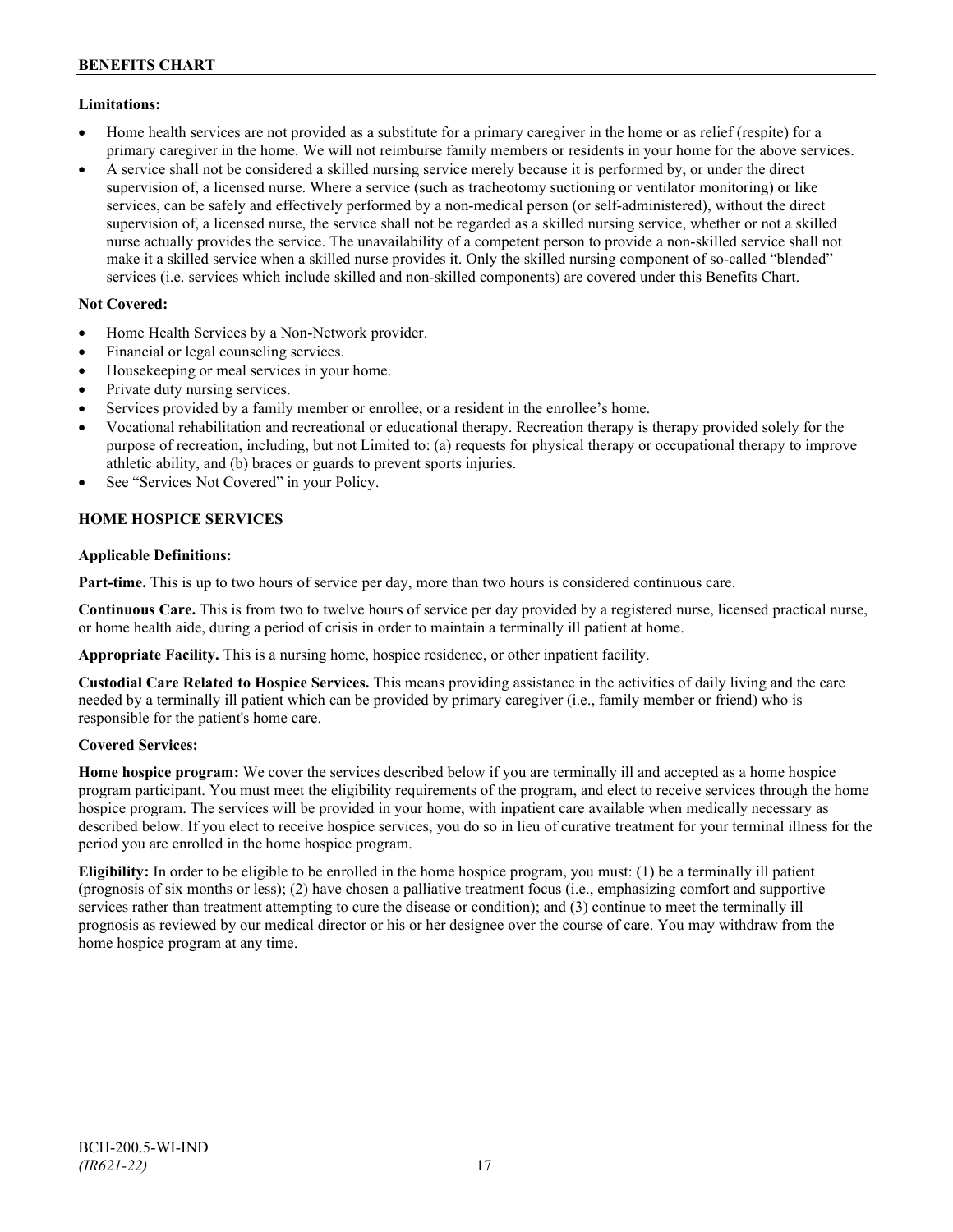## **BENEFITS CHART**

**Eligible services:** Hospice services include the following services provided in accordance with an approved hospice treatment plan:

- Home Health Services:
	- o Part-time care provided in your home by an interdisciplinary hospice team (which may include a physician, nurse, social worker, and spiritual counselor) and medically necessary home health services are covered.
	- o One or more periods of continuous care in your home or in a setting which provides day care for pain or symptom management, when medically necessary, will be covered.
- Inpatient Services: We cover medically necessary inpatient services.
- Other Services:
	- Respite care is covered for care in your home or in an appropriate facility, to give your primary caregivers (i.e., family members or friends) rest and/or relief when necessary in order to maintain a terminally ill patient at home*.*
	- o Medically necessary medications for pain and symptom management.
	- o Semi-electric hospital beds and other durable medical equipment are covered.
	- Emergency and non-emergency care is covered.

| Network Benefits             | <b>Non-Network Benefits</b> |
|------------------------------|-----------------------------|
| 85% of the charges incurred. | No coverage.                |

Respite care is Limited to 5 days per episode, and respite care and continuous care combined are Limited to 30 days.

#### **Not Covered:**

- Home Hospice Services by a Non-Network provider.
- Financial or legal counseling services.
- Housekeeping or meal services in your home.
- Custodial or maintenance care related to hospice services, whether provided in the home or in a nursing home.
- Any service not specifically described as covered services under this home hospice services benefits.
- Any services provided by members of your family or residents in your home.
- See "Services Not Covered" in your Policy.

## **HOSPITAL AND SKILLED NURSING FACILITY SERVICES**

#### **Covered Services:**

We cover services as described below.

#### **Medical or surgical hospital services**

**Inpatient hospital services:** We cover the following medical or surgical services, for the treatment of acute illness or injury, which require the level of care only provided in an acute care facility. These services must be authorized by a physician.

Inpatient hospital services include: room and board; the use of operating or maternity delivery rooms; intensive care facilities; newborn nursery facilities; general nursing care, anesthesia, laboratory and diagnostic imaging services, radiation therapy, physical therapy, prescription drugs or other medications administered during treatment, blood and blood products (unless replaced), and blood derivatives, and other diagnostic or treatment related hospital services; physician and other professional medical and surgical services provided while in the hospital, including gender confirmation surgery that meets medical coverage criteria.

We cover, following a vaginal delivery, a minimum of 48 hours of inpatient care for the mother and newborn child. We cover, following a caesarean section delivery, a minimum of 96 hours of inpatient care for the mother and newborn child.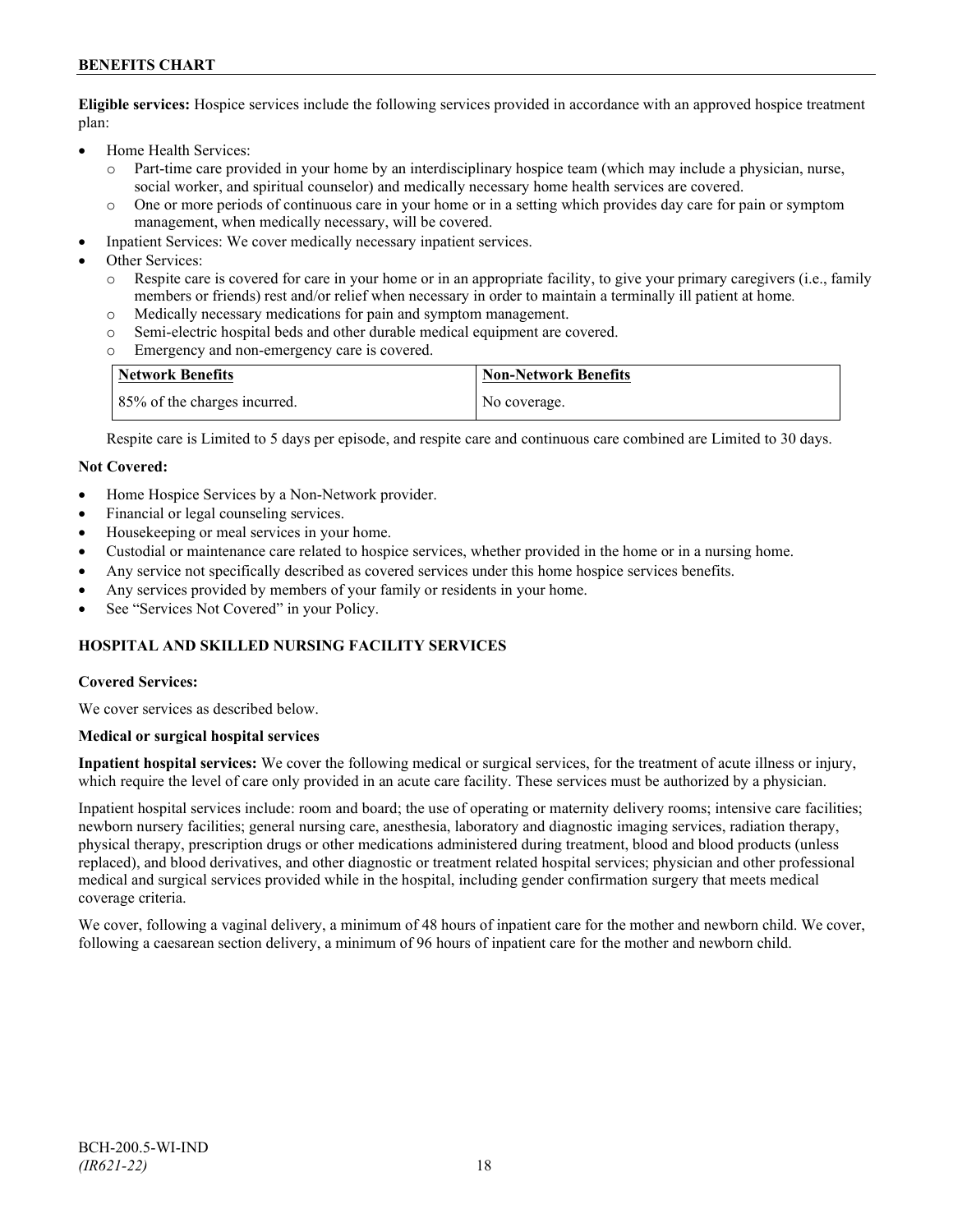Health insurance issuers generally may not, under Federal law, restrict benefits for any hospital length of stay in connection with childbirth for the mother of newborn child to less than 48 hours following a vaginal delivery, or less than 96 hours following a caesarean section. However, Federal law generally does not prohibit the mother's or newborn's attending provider, after consulting with the mother, from discharging the mother or her newborn earlier than 48 hours (or 96 hours as applicable). In any case plans and issuers may not, under Federal law, require that a provider obtain authorization from the plan or the insurance issuer for prescribing a length of stay not in excess of 48 hours (or 96 hours).

| Network Benefits             | <b>Non-Network Benefits</b>  |
|------------------------------|------------------------------|
| 85% of the charges incurred. | 50% of the charges incurred. |

Each Insured's admission or confinement, including that of a newborn child, is separate and distinct from the admission or confinement of any other Insured.

**Outpatient hospital, ambulatory care or surgical facility services:** We cover the following medical and surgical services, for diagnosis or treatment of illness or injury on an outpatient basis. These services must be authorized by a physician.

Outpatient services include: use of operating rooms, maternity delivery rooms or other outpatient departments, rooms or facilities; and the following outpatient services: general nursing care, anesthesia, laboratory and diagnostic imaging services, radiation therapy, physical therapy, drugs administered during treatment, blood and blood products (unless replaced), and blood derivatives, and other diagnostic or treatment related outpatient services; physician and other professional medical and surgical services provided while an outpatient, including colonoscopies, and gender confirmation surgery that meets medical coverage criteria.

To see the benefit level for diagnostic imaging services, laboratory services and physical therapy, see benefits under Diagnostic Imaging Services, Laboratory Services and Physical Therapy in this Benefits Chart.

| <b>Network Benefits</b>      | <b>Non-Network Benefits</b>  |
|------------------------------|------------------------------|
| 85% of the charges incurred. | 50% of the charges incurred. |

**Skilled nursing facility care:** We cover room and board, daily skilled nursing and related ancillary services for post-acute treatment and rehabilitative care of illness or injury that meets medical coverage criteria.

| <b>Network Benefits</b>                      | <b>Non-Network Benefits</b>                  |
|----------------------------------------------|----------------------------------------------|
| 85% of the charges incurred.                 | 50% of the charges incurred.                 |
| Limited to a 30 day maximum per confinement. | Limited to a 30 day maximum per confinement. |

Each day of services provided under the Network Benefits and Non-Network Benefits, combined, applies toward the maximum shown above.

## **Not Covered:**

- Services for items for personal convenience, such as television rental, are not covered.
- See "Services Not Covered" in your Policy.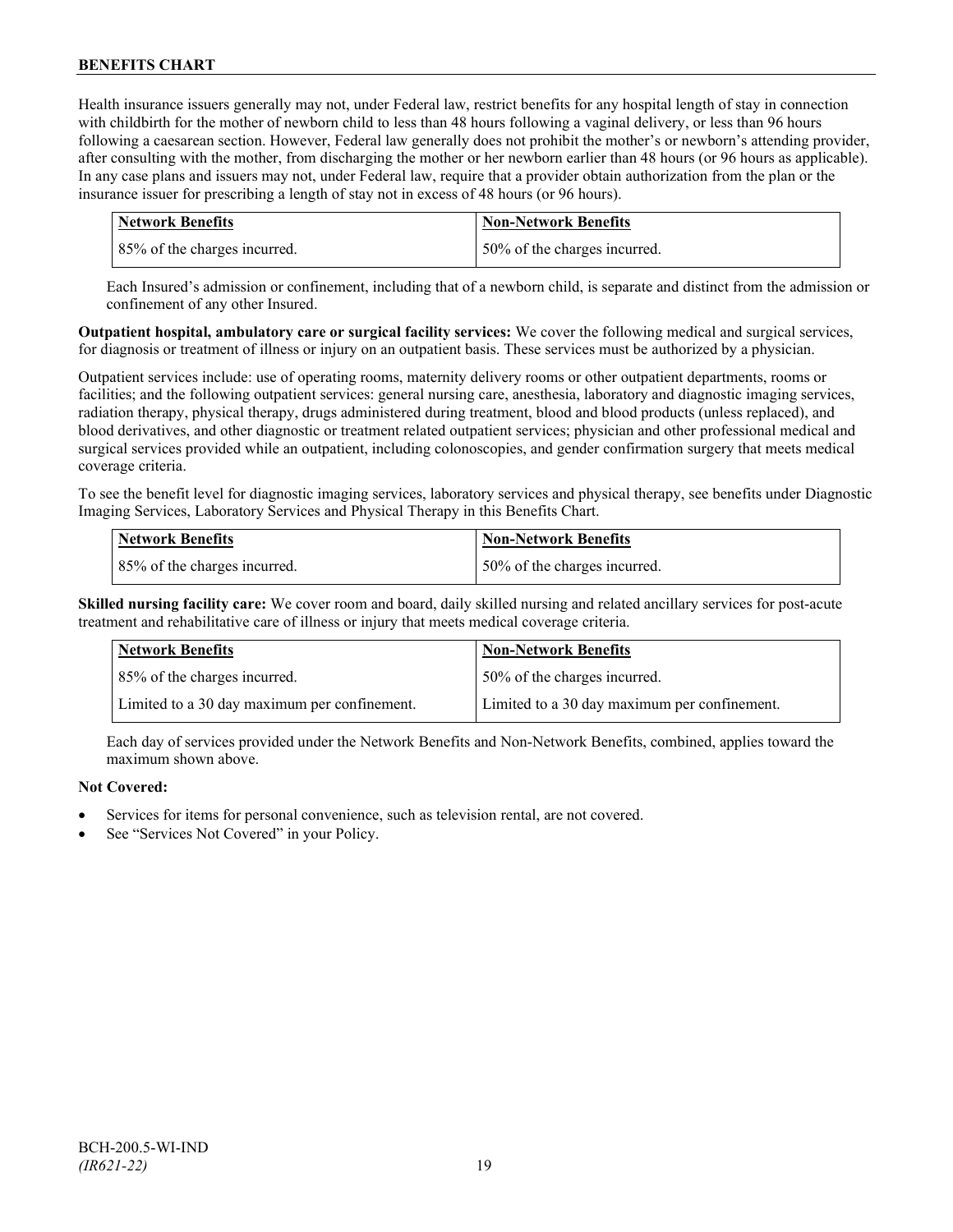## **INFERTILITY DIAGNOSIS**

## **Covered Services:**

We cover the diagnosis of infertility. These services include diagnostic procedures and tests provided in connection with an infertility evaluation, office visits and consultations to diagnose infertility.

| Network Benefits             | <b>Non-Network Benefits</b>  |
|------------------------------|------------------------------|
| 85% of the charges incurred. | 50% of the charges incurred. |

Coverage is Limited to office visits and consultations to diagnose infertility. Treatment is not covered.

## **Not Covered:**

- Infertility/fertility treatment, including, but not limited to, office visits, laboratory services, diagnostic imaging services, and fertility drugs, reversal of sterilization, and sperm, ova or embryo acquisition, retrieval or storage; however, we do cover office visits and consultations to diagnose infertility.
- Services related to the establishment of surrogate pregnancy and fees for a surrogate. However, pregnancy and maternity services are covered for an Insured under this Benefits Chart, including a surrogate pregnancy.
- See "Services Not Covered" in your Policy.

## **LABORATORY SERVICES**

#### **Covered Services:**

We cover laboratory tests when ordered by a provider and provided in a clinic or outpatient hospital facility. This includes blood tests to detect lead exposure in children between the ages of 6 months and 72 months.

To see the benefit level for inpatient hospital or skilled nursing facility services, see benefits under Inpatient Hospital and Skilled Nursing Facility Services in this Benefits Chart.

**Prostate-specific antigen (PSA) testing.** We cover prostate cancer screening for men 40 years of age or over who are symptomatic or in a high-risk category and for all men 50 years of age or older.

| Network Benefits             | <b>Non-Network Benefits</b>  |
|------------------------------|------------------------------|
| 85% of the charges incurred. | 50% of the charges incurred. |

#### **All other laboratory services**

#### **Services for illness or injury**

| <b>Network Benefits</b>      | <b>Non-Network Benefits</b>  |
|------------------------------|------------------------------|
| 85% of the charges incurred. | 50% of the charges incurred. |

#### **Preventive services**

Laboratory services associated with preventive services are covered at the benefit level shown in the "Preventive Services" section of this Benefits Chart.

#### **Not Covered:**

See "Services Not Covered" in your Policy.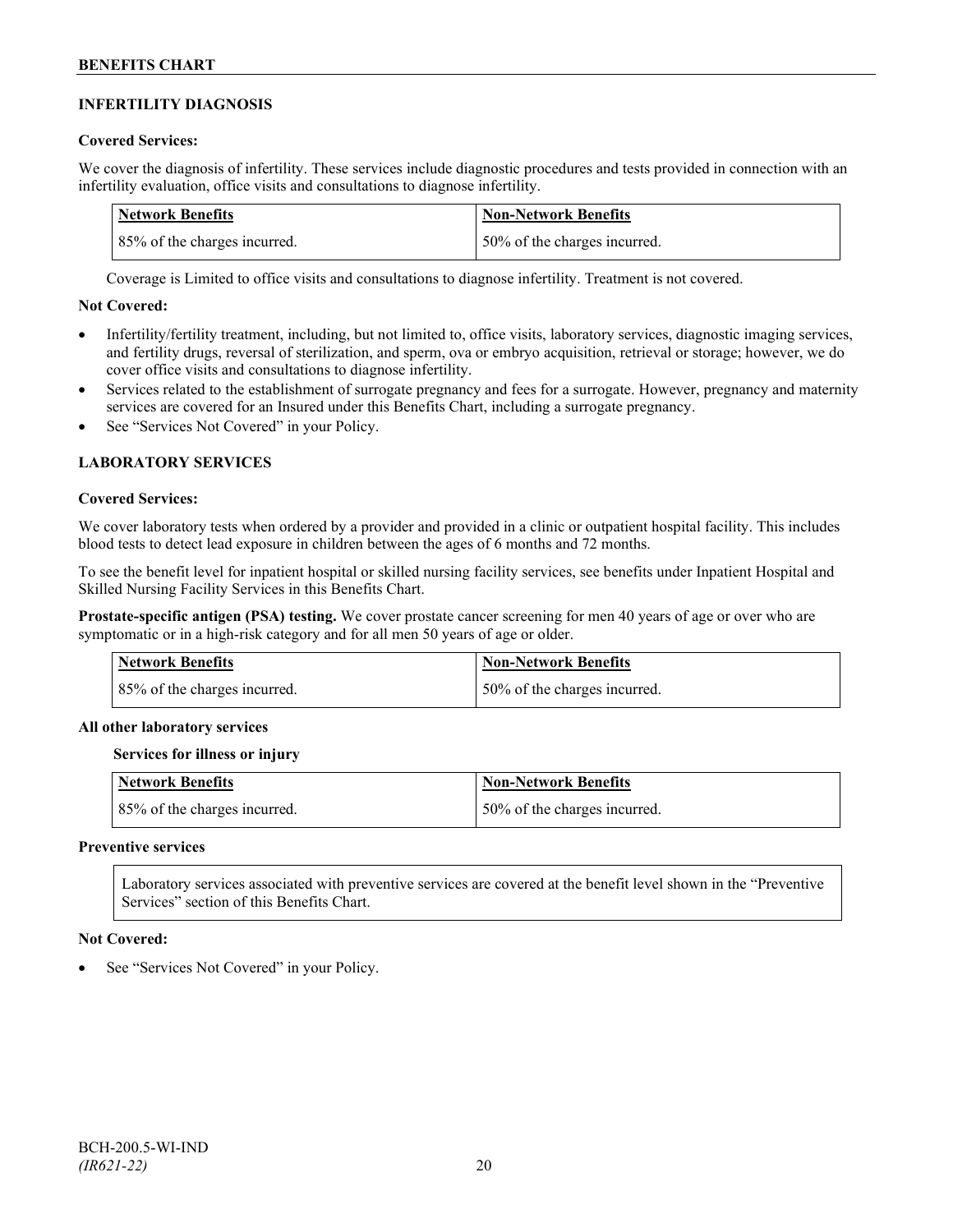## **MASTECTOMY RECONSTRUCTION BENEFIT**

## **Covered Services:**

We cover reconstruction of the breast on which the mastectomy has been performed; surgery and reconstruction of the other breast to produce symmetrical appearance, and prostheses and physical complications of all stages of mastectomy, including lymphedemas.

| <b>Network Benefits</b>                               | <b>Non-Network Benefits</b>                           |
|-------------------------------------------------------|-------------------------------------------------------|
| Coverage level is same as corresponding Network       | Coverage level is same as corresponding Non-Network   |
| Benefits, depending on type of service provided, such | Benefits, depending on type of service provided, such |
| as Office Visits for Illness or Injury, Inpatient or  | as Office Visits for Illness or Injury, Inpatient or  |
| Outpatient Hospital Services.                         | Outpatient Hospital Services.                         |

## **Not Covered:**

See "Services Not Covered" in your Policy.

## **MEDICATION THERAPY DISEASE MANAGEMENT PROGRAM**

## **Covered Services:**

If you meet our criteria for coverage, you may qualify for our Medication Therapy Disease Management Program.

The program covers consultations with a designated Network pharmacist.

Covered services are based on established medical policies, which are subject to periodic review and modification by the medical directors. These medical policies (medical coverage criteria) are available by calling Member Services, or logging on to your "*my*HealthPartners" account at [healthpartners.com.](http://www.healthpartners.com/)

| <b>Network Benefits</b>                                     | <b>Non-Network Benefits</b> |
|-------------------------------------------------------------|-----------------------------|
| 100% of the charges incurred.<br>Deductible does not apply. | No coverage.                |

## **Not Covered:**

See "Services Not Covered" in your Policy.

## **OFFICE VISITS FOR ILLNESS OR INJURY**

## **Covered Services:**

We cover the following when medically necessary: professional medical and surgical services and related supplies, including biofeedback, of physicians and other health care providers; blood and blood products (unless replaced) and blood derivatives.

We cover diagnosis and treatment of illness or injury to the eyes. Where contact or eye glass lenses are prescribed as medically necessary for the post-operative treatment of cataracts or for the treatment of aphakia, acute or chronic corneal pathology or keratoconus, we cover the initial evaluation, lenses and fitting. Insureds must pay for lens replacement beyond the initial pair.

Services received via video, e-visit or telephone are covered under the "Telehealth/Telemedicine Services" section.

## **Office visits**

| Network Benefits             | <b>Non-Network Benefits</b>  |
|------------------------------|------------------------------|
| 85% of the charges incurred. | 50% of the charges incurred. |

## **Convenience clinics**

| <b>Network Benefits</b>      | <b>Non-Network Benefits</b>  |
|------------------------------|------------------------------|
| 85% of the charges incurred. | 50% of the charges incurred. |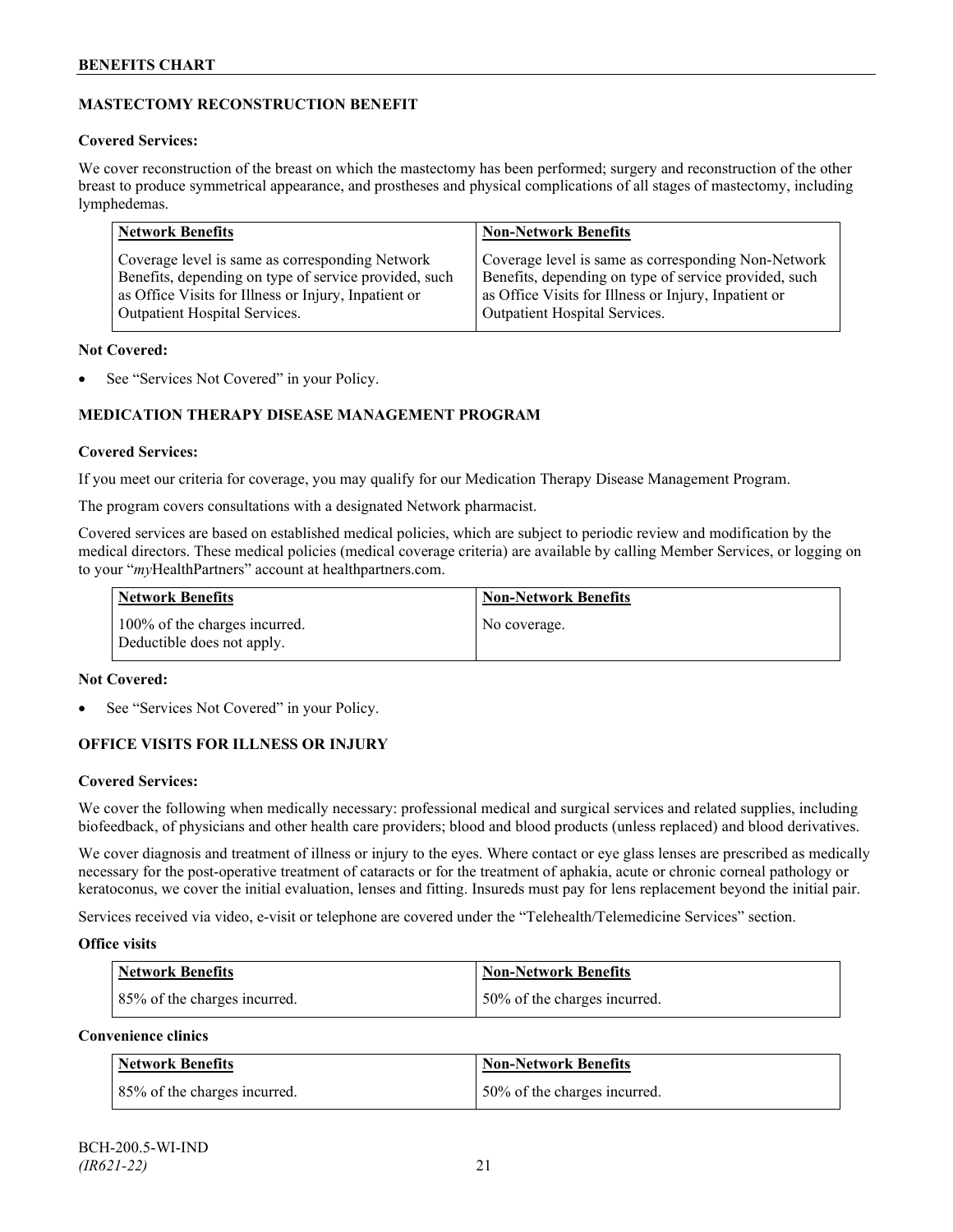## **First four visits**

If any of the first four visits are urgent care visits or office visits, they are covered at 100%, subject to a copayment of \$25 per visit, not subject to the deductible.

If any of the first four visits are convenience clinic visits, telephone visits or E-visits (other than Virtuwell), they are covered at 100%, subject to a copayment of \$10 per visit, not subject to the deductible.

Then services will be covered at the deductible and coinsurance and/or copayment indicated for urgent care visits, office visits, convenience clinic visits, telephone visits or E-visits (other than Virtuwell).

Physician services are included; however, charges for office procedures, laboratory, radiology and other ancillary services are not included and will be subject to the deductible and coinsurance and/or copayment.

#### **Injections administered in a physician's office, other than immunizations**

#### **Allergy injections**

| Network Benefits             | Non-Network Benefits         |
|------------------------------|------------------------------|
| 85% of the charges incurred. | 50% of the charges incurred. |

#### **All other injections**

| <b>Network Benefits</b>      | Non-Network Benefits         |
|------------------------------|------------------------------|
| 85% of the charges incurred. | 50% of the charges incurred. |

#### **Not Covered:**

- Court ordered treatment, except as described in this Benefits Chart. Any resulting court ordered treatment for mental health services will be subject to the Policy's requirement for medical necessity.
- See "Services Not Covered" in your Policy.

## **PEDIATRIC EYEWEAR**

#### **Covered Services:**

We cover pediatric eyewear for children.

Routine eye exams are covered under the "Preventive Services" section.

| <b>Network Benefits</b>      | <b>Non-Network Benefits</b> |
|------------------------------|-----------------------------|
| 85% of the charges incurred. | No coverage.                |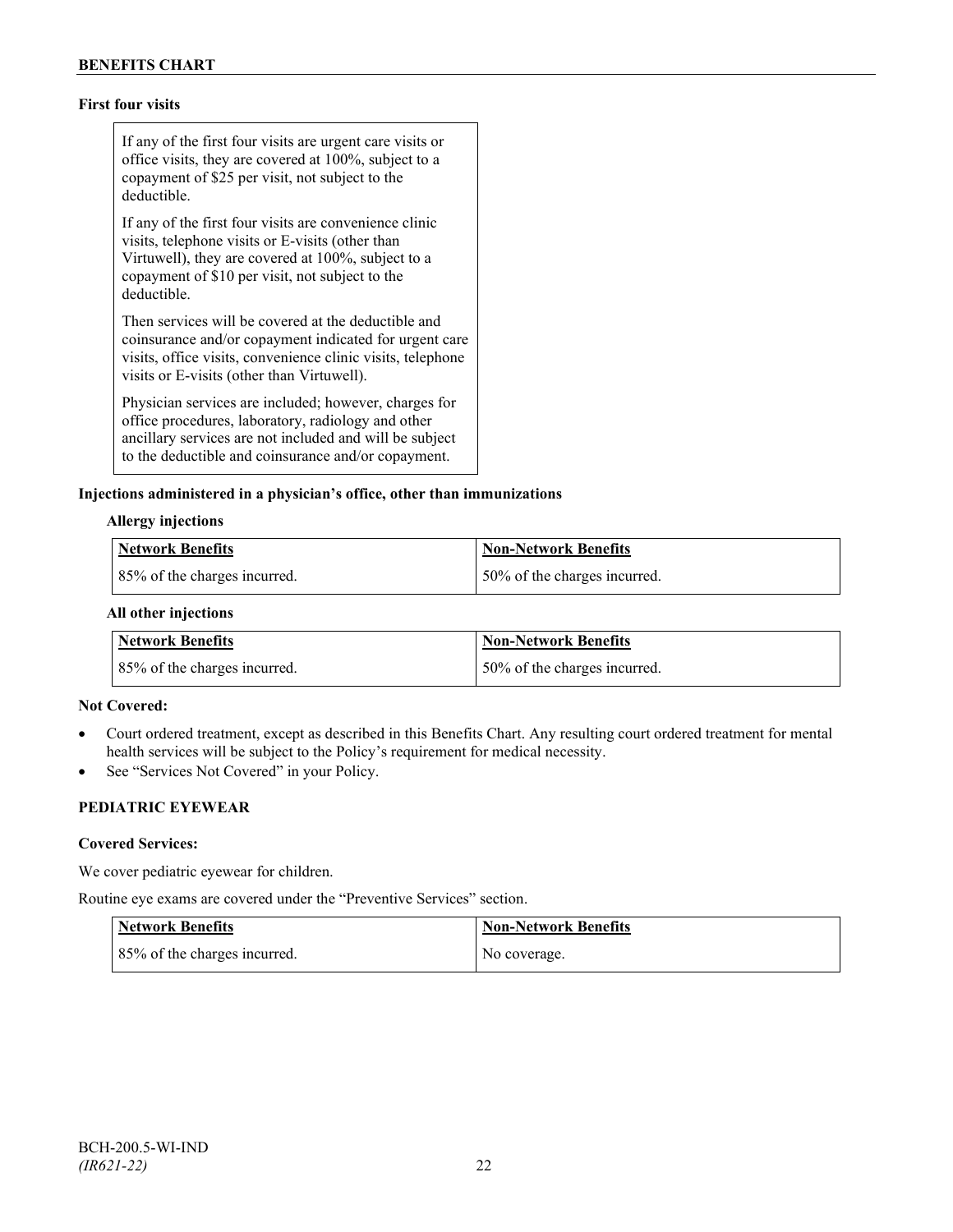## **Limitations:**

- Coverage under this provision will continue until the end of the month in which the child turns 19.
- Limited to one of the following per calendar year:
	- o one pair of eyeglasses including one set of prescription lenses, frames from the designated eyewear collection, and anti scratch coating; or
	- o one pair of non-disposable contact lenses; or
	- o a one year supply of disposable contact lenses.
- Contact lens fittings are limited to two per calendar year.

## **Not Covered:**

- Frames that are not included in the designated eyewear collection are not covered. However, one pair of lenses will be covered if a member chooses frames outside the designated eyewear collection.
- More than one pair of lenses or frames or non-disposable contacts per calendar year, regardless of the reason. This includes replacement of eyeglasses or contact lenses due to loss, breakage, theft, or change in prescription.
- Safety glasses or goggles for sports or vocational reasons.
- Upgrades including, but not limited to, UV protection and no-line multifocal lenses.
- See "Services Not Covered" in your Policy.

## **PHYSICAL THERAPY, OCCUPATIONAL THERAPY, SPEECH THERAPY AND OTHER SPECIFIED THERAPIES**

## **Covered Services:**

We cover the following physical therapy, occupational therapy and speech therapy services:

- Medically necessary rehabilitative care to correct the effects of illness or injury.
- Habilitative services rendered for congenital, developmental or medical conditions which have significantly Limited the successful initiation of normal speech and normal motor development.

Massage therapy which is performed in conjunction with other treatment/modalities by a physical or occupational therapist, is part of a prescribed treatment plan and is not billed separately is covered.

We cover services provided in a clinic. We also cover physical therapy provided in an outpatient hospital facility. To see the benefit level for inpatient hospital or skilled nursing facility services, see benefits under "Inpatient Hospital and Skilled Nursing Facility Services".

## **Rehabilitative care**

| <b>Network Benefits</b>                                                                       | <b>Non-Network Benefits</b>                                                                   |
|-----------------------------------------------------------------------------------------------|-----------------------------------------------------------------------------------------------|
| 85% of the charges incurred.                                                                  | 50% of the charges incurred.                                                                  |
| Physical, Occupational and Speech Therapy are<br>Limited to 20 visits each per calendar year. | Physical, Occupational and Speech Therapy are<br>Limited to 20 visits each per calendar year. |

In addition to the services provided above, we cover a minimum of:

- 20 visits per calendar year for pulmonary rehabilitation therapy,
- 36 visits per calendar year for cardiac rehabilitation therapy,
- 30 visits per calendar year for post-cochlear implant aural therapy,
- 20 visits per calendar year for cognitive rehabilitation therapy.

The maximum number of visits are combined for Network Benefits and Non-Network Benefits.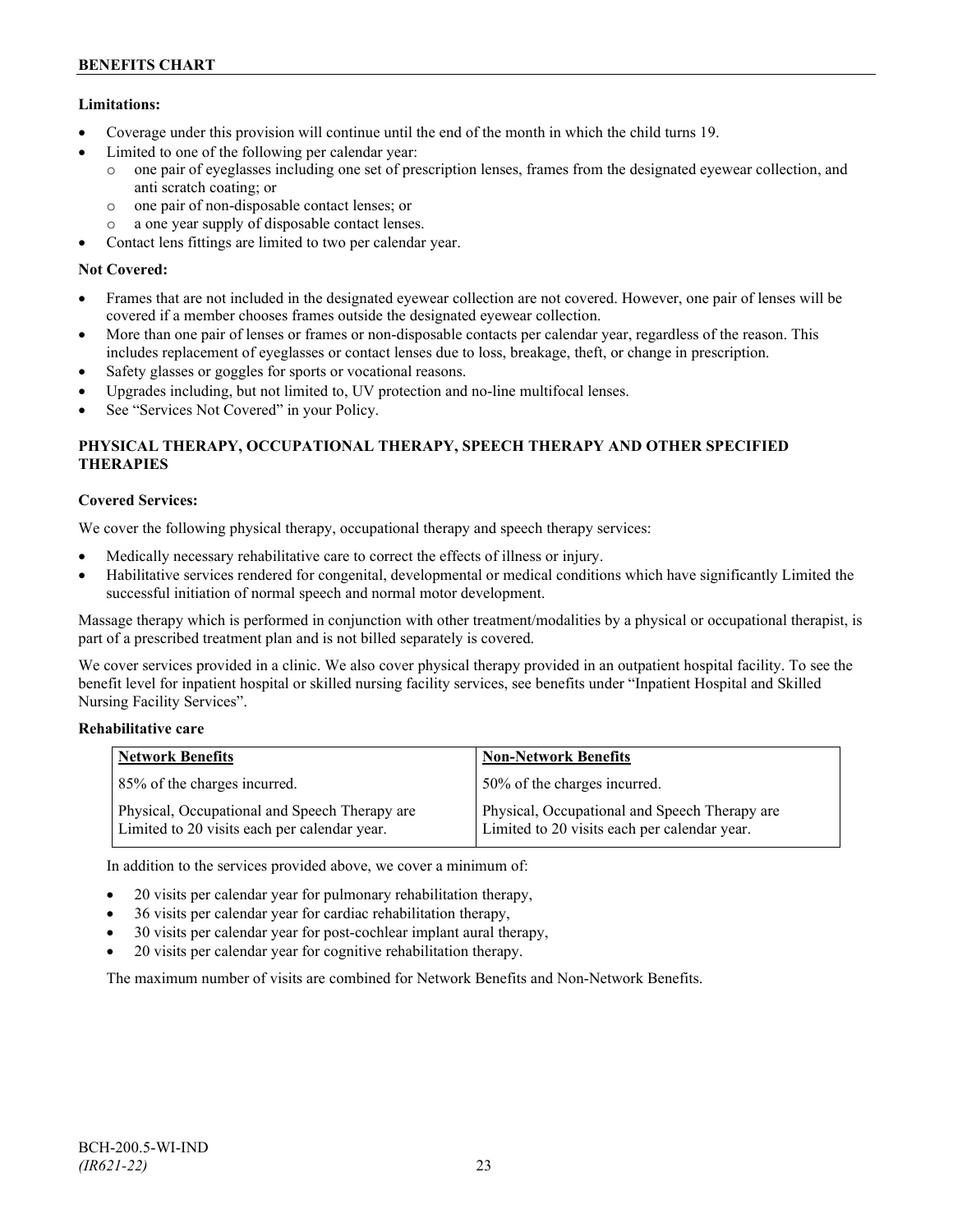## **BENEFITS CHART**

## **Habilitative care**

| <b>Network Benefits</b>                                                                       | <b>Non-Network Benefits</b>                                                                   |
|-----------------------------------------------------------------------------------------------|-----------------------------------------------------------------------------------------------|
| 85% of the charges incurred.                                                                  | 50% of the charges incurred.                                                                  |
| Physical, Occupational and Speech Therapy are<br>Limited to 20 visits each per calendar year. | Physical, Occupational and Speech Therapy are<br>Limited to 20 visits each per calendar year. |

The maximum number of visits is combined for Network Benefits and Non-Network Benefits.

#### **Not Covered:**

- Massage therapy for the purpose of comfort or convenience of the Insured.
- See "Services Not Covered" in your Policy.

## **PRESCRIPTION DRUG SERVICES**

#### **Covered Services:**

We cover prescription drugs and medications that can be self-administered or are administered in a physician's office.

### **For Network Benefits, drugs and medications must be obtained at a network pharmacy.**

#### **If a copayment is required, you must pay one copayment for each 30-day supply, or portion thereof.**

### **Outpatient drugs (except as specified below)**

| <b>Network Benefits</b>                                                                                                                                                                                                                                                                                                                                                      | <b>Non-Network Benefits</b>  |
|------------------------------------------------------------------------------------------------------------------------------------------------------------------------------------------------------------------------------------------------------------------------------------------------------------------------------------------------------------------------------|------------------------------|
| 100% of the charges incurred, subject to a<br>copayment of \$5 for generic low cost formulary drugs,<br>and 100% of the charges incurred, subject to a<br>copayment of \$25 for generic high cost formulary<br>drugs.<br>Deductible does not apply.                                                                                                                          | 50% of the charges incurred. |
| Brand name formulary drugs are covered at 85% of the<br>charges incurred.                                                                                                                                                                                                                                                                                                    |                              |
| Non-formulary drugs are covered at 50% of the charges<br>incurred.                                                                                                                                                                                                                                                                                                           |                              |
| In no event will your cost for a formulary insulin drug<br>exceed \$25. Deductible does not apply to formulary<br>insulin drugs.                                                                                                                                                                                                                                             |                              |
| Oral chemotherapy drugs are included on the<br>Specialty Drug List. However, you pay the applicable<br>outpatient drug benefit. As required by Wisconsin law,<br>you will not pay higher cost sharing (deductible,<br>copayment or coinsurance) for orally administered<br>chemotherapy drugs than you pay for injected or<br>intravenously administered chemotherapy drugs. |                              |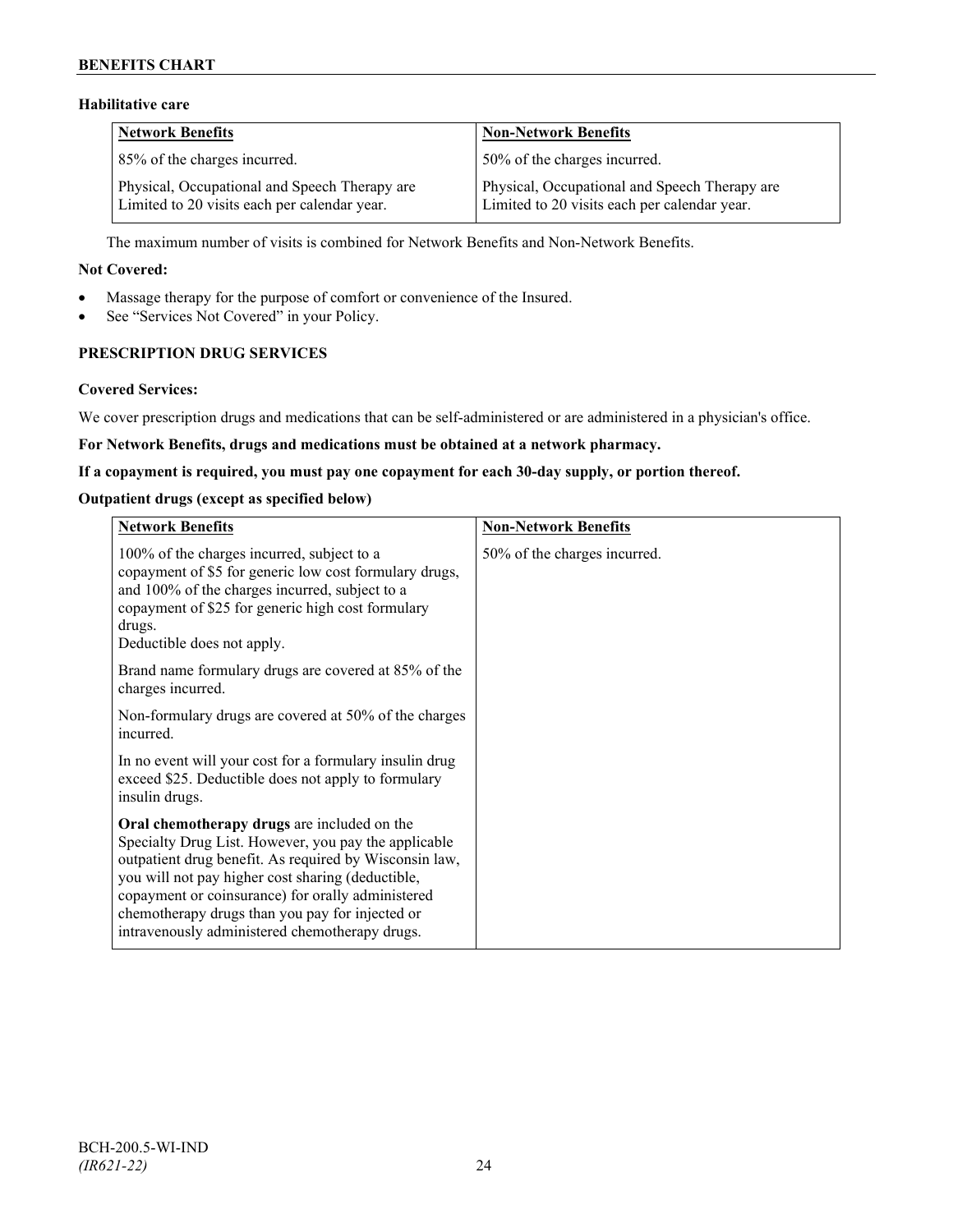## **Mail order drugs**

| <b>Network Benefits</b>                                                                                                                                                                                                                                                                                                 | <b>Non-Network Benefits</b>                                                                                |
|-------------------------------------------------------------------------------------------------------------------------------------------------------------------------------------------------------------------------------------------------------------------------------------------------------------------------|------------------------------------------------------------------------------------------------------------|
| For your convenience, you may also get up to a 90-day<br>supply of outpatient prescription drugs that can be self-<br>administered through the designated mail order service.<br>Outpatient drugs ordered through this service are<br>covered at the benefit percent and copayments shown in<br>Outpatient Drugs above. | Mail order drugs are only available through the<br>designated mail order service.<br>See Network Benefits. |
| Specialty Drugs are not available through the mail order<br>service.                                                                                                                                                                                                                                                    |                                                                                                            |

## **Specialty drugs that are self-administered**

| <b>Network Benefits</b>                                                                                                                                                                                                                                                                                                                                                      | <b>Non-Network Benefits</b> |
|------------------------------------------------------------------------------------------------------------------------------------------------------------------------------------------------------------------------------------------------------------------------------------------------------------------------------------------------------------------------------|-----------------------------|
| 50% of the charges incurred.                                                                                                                                                                                                                                                                                                                                                 | No coverage.                |
| Oral chemotherapy drugs are included on the<br>Specialty Drug List. However, you pay the applicable<br>outpatient drug benefit. As required by Wisconsin law,<br>you will not pay higher cost sharing (deductible,<br>copayment or coinsurance) for orally administered<br>chemotherapy drugs than you pay for injected or<br>intravenously administered chemotherapy drugs. |                             |

Specialty Drugs are Limited to drugs on the Specialty Drug List and must be obtained from a designated vendor.

## **Tobacco cessation drugs are covered for all FDA approved tobacco cessation drugs**

| <b>Network Benefits</b>                                     | <b>Non-Network Benefits</b>  |
|-------------------------------------------------------------|------------------------------|
| 100% of the charges incurred.<br>Deductible does not apply. | 50% of the charges incurred. |

## **Contraceptive drugs**

| <b>Network Benefits</b>                                                                                                                                         | <b>Non-Network Benefits</b>  |
|-----------------------------------------------------------------------------------------------------------------------------------------------------------------|------------------------------|
| 100% of the charges incurred for formulary drugs.<br>Deductible does not apply.                                                                                 | 50% of the charges incurred. |
| If a physician requests that a Non-Formulary<br>contraceptive drug be dispensed as written, the drug<br>will be covered at 100%, not subject to the deductible. |                              |

**ACA preventive medications.** We cover preventive medications currently recommended by USPSTF with an A or B rating if they are prescribed by your medical provider and they are listed on our Commercial ACA Preventive Drug List. Preventive medications are subject to periodic review and modification. Changes would be effective in accordance with the federal rules and reflected in our current medical coverage criteria for preventive care services.

| <b>Network Benefits</b>                                     | <b>Non-Network Benefits</b>  |
|-------------------------------------------------------------|------------------------------|
| 100% of the charges incurred.<br>Deductible does not apply. | 50% of the charges incurred. |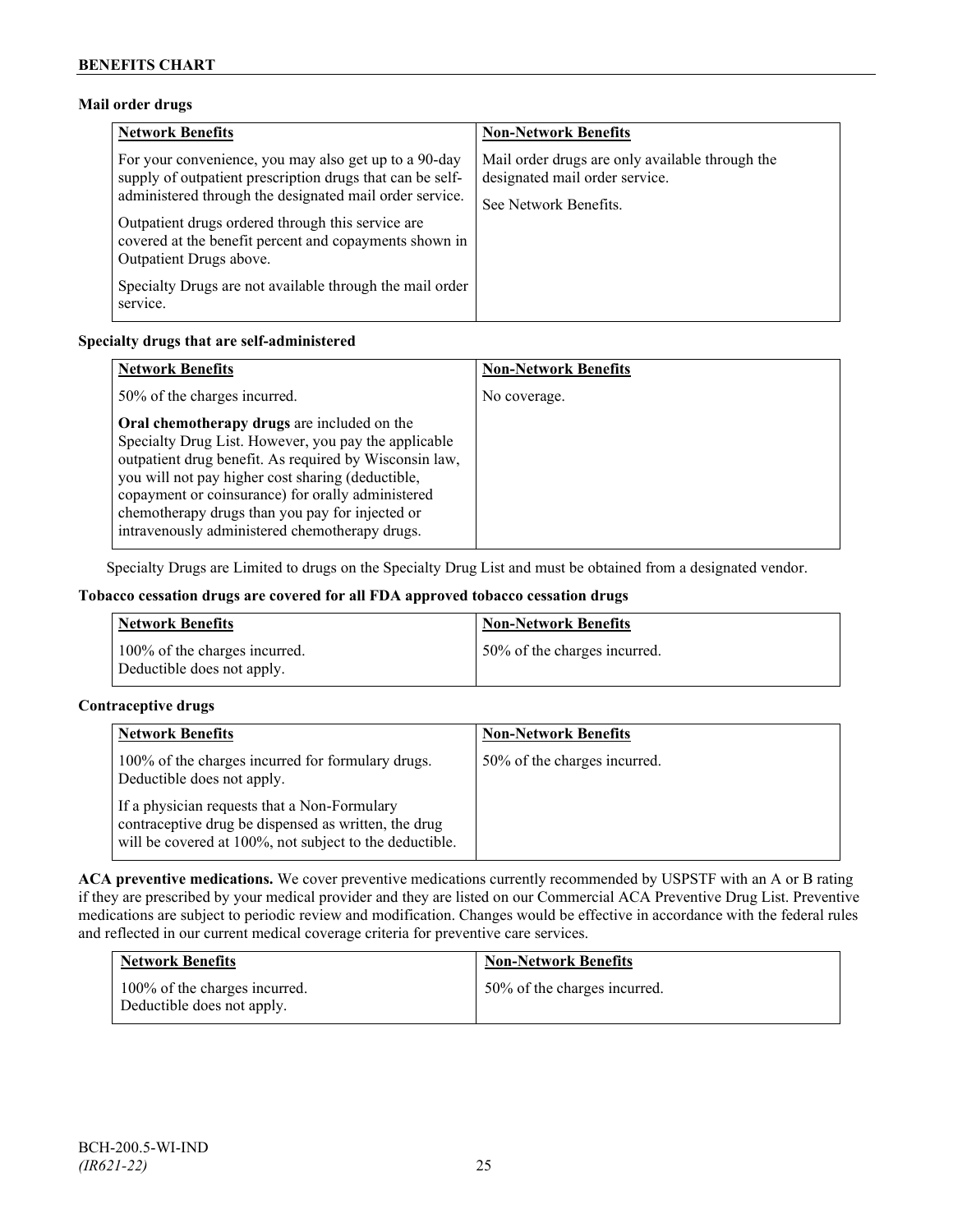## **Limitations:**

- Certain drugs may require prior authorization as indicated on the Formulary. HealthPartners may require prior authorization for the drug and also the site where the drug will be provided. Certain drugs are subject to our utilization review process and quantity limits.
- Certain non-formulary drugs require prior authorization. In addition, certain drugs may be subject to any quantity limits applied as part of our trial program. The trial drug program applies to new prescriptions for certain drugs which have high toxicity, low tolerance, high costs and/or high potential for waste. Trial drugs are indicated on the formulary and/or the Specialty Drug List. Your first fill of a trial drug may be limited to less than a month supply. If the drug is well tolerated and effective, you will receive the remainder of your first month supply.
- If an Insured requests a brand name drug when there is a generic equivalent, the brand name drug will be covered up to the charge that would apply to the generic drug, minus any required copayment. If a physician requests that a brand name drug be dispensed as written, the drug will be paid at the non-formulary benefit.
- We may require Insureds to try over-the-counter (OTC) drug alternatives before approving more costly formulary prescription drugs.
- Unless otherwise specified in the Prescription Drug Services section, you may receive up to a 30-day supply per prescription.
- New prescriptions to treat certain chronic conditions are Limited to a 30-day supply.
- A 90-day supply will be covered and dispensed only at pharmacies that participate in our extended day supply program.
- No more than a 30-day supply of Specialty Drugs will be covered and dispensed at a time unless it's a manufacturer supplied drug that cannot be split that supplies the Insured with more than a 30-day supply.

## **Not Covered:**

- Replacement of prescription drugs, medications, equipment and supplies due to loss, damage or theft.
- Nonprescription (over-the-counter) drugs or medications, including, but not Limited to, vitamins, supplements, homeopathic remedies, and non-FDA approved drugs, unless listed on the Formulary and prescribed by a physician or legally authorized health care provider under applicable state and federal law. This exclusion does not include over-thecounter contraceptives for women as allowed under the Affordable Care Act when the Insured obtains a prescription for the item. In addition, if the Insured obtains a prescription, this exclusion does not include aspirin to prevent cardiovascular disease for men and women of certain ages; folic acid supplements for women who may become pregnant; fluoride chemoprevention supplements for children without fluoride in their water source; and iron supplements for children ages 6-12 months who are at risk for anemia.
- All drugs for the treatment of sexual dysfunction.
- All drugs for the treatment of growth deficiency.
- Fertility drugs.
- Medical cannabis.
- Drugs on the Excluded Drug List. The Excluded Drug List includes select drugs within a therapy class that are not eligible for coverage. This includes drugs that may be excluded for certain indications. The Excluded Drug List is available at [healthpartners.com.](http://www.healthpartners.com/)
- Drugs that are newly approved by the FDA until they are reviewed and approved by HealthPartners Pharmacy and Therapeutics Committee.
- Medical devices approved by the FDA will not be covered under the Prescription Drug Services section unless they are on our formulary. Covered medical devices are generally submitted and reimbursed under your medical benefits.
- See "Services Not Covered" in your Policy.

## **PREVENTIVE SERVICES**

#### **Applicable Definitions:**

**Routine Preventive Services** are routine healthcare services that include screenings, check-ups and counseling to prevent illness, disease or other health problems before symptoms occur.

**Diagnostic Services** are services to help a provider understand your symptoms, diagnose illness and decide what treatment may be needed. They may be the same services that are listed as preventive services, but they are being used as diagnostic services. Your provider will determine if these services are preventive or diagnostic. These services are not preventive if received as part of a visit to diagnose, manage or maintain an acute or chronic medical condition, illness or injury. When that occurs, unless otherwise indicated below, standard deductibles, copayments or coinsurance apply.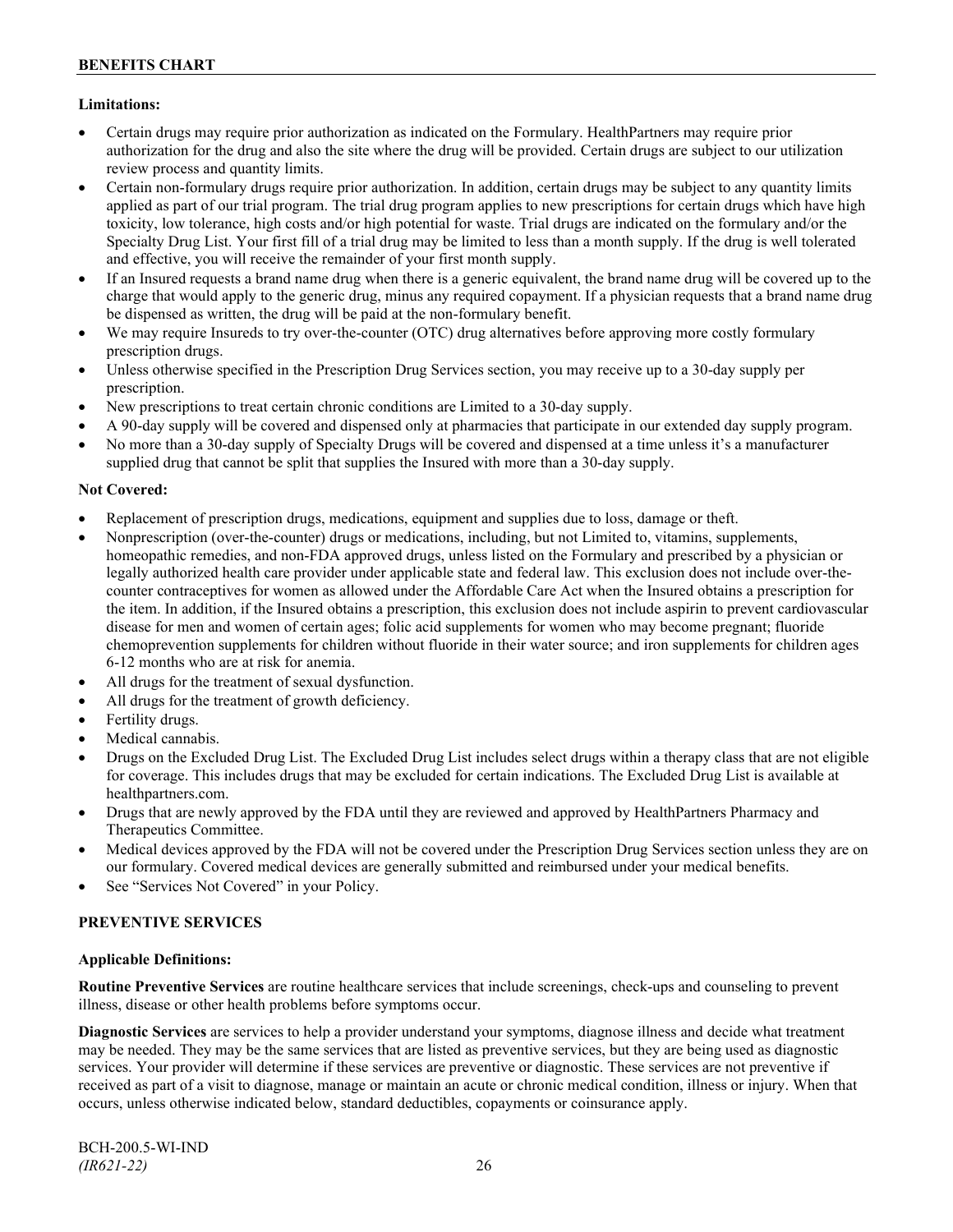## **Covered Services:**

We cover preventive services that meet any of the requirements under the Affordable Care Act (ACA) shown in the bulleted items below. These preventive services are covered at 100% under the Network Benefits with no deductible, copayments or coinsurance. (If a preventive service is not required by the ACA and it is covered at a lower benefit level, it will be specified below.) Preventive benefits mandated under the ACA are subject to periodic review and modification. Changes would be effective in accordance with the federal rules. Preventive services mandated by the ACA include:

- Evidence-based items or services that have in effect a rating of A or B in the current recommendations of the United States Preventive Services Task Force with respect to the individual;
- Immunizations for routine use in children, adolescents, and adults that have in effect a recommendation from the Advisory Committee on Immunization Practices of the Centers for Disease Control and Prevention with respect to the individual;
- With respect to infants, children, and adolescents, evidence-informed preventive care and screenings provided for in comprehensive guidelines supported by the Health Resources and Services Administration; and
- With respect to women, preventive care and screenings provided for in comprehensive guidelines supported by the Health Resources and Services Administration.

Covered services are based on established medical policies, which are subject to periodic review and modification by the medical directors. These medical policies (medical coverage criteria) are available by calling Member Services, or logging on to your "*my*HealthPartners" account at [healthpartners.com.](http://www.healthpartners.com/)

## **ACA and state mandated preventive services are covered as follows:**

**Routine health exams and periodic health assessments**. A physician or health care provider will counsel you as to how often health assessments are needed based on age, sex and health status. This includes screening and counseling for tobacco cessation and all FDA approved tobacco cessation medications including over-the-counter drugs (as shown in the Prescription Drug Services section).

| <b>Network Benefits</b>                                     | <b>Non-Network Benefits</b>  |
|-------------------------------------------------------------|------------------------------|
| 100% of the charges incurred.<br>Deductible does not apply. | 50% of the charges incurred. |

**Child health supervision services.** This includes pediatric preventive services such as newborn screenings, appropriate immunizations, developmental assessments and laboratory services appropriate to the age of the child from birth to 72 months, and appropriate immunizations to age 18.

| <b>Network Benefits</b>                                     | <b>Non-Network Benefits</b>  |
|-------------------------------------------------------------|------------------------------|
| 100% of the charges incurred.<br>Deductible does not apply. | 50% of the charges incurred. |

#### **Routine prenatal care and exams**

| Network Benefits                                            | <b>Non-Network Benefits</b>  |
|-------------------------------------------------------------|------------------------------|
| 100% of the charges incurred.<br>Deductible does not apply. | 50% of the charges incurred. |

**Routine postnatal care.** This includes health exams, assessments, education and counseling relating to the period immediately after childbirth.

| <b>Network Benefits</b>                                     | <b>Non-Network Benefits</b>  |
|-------------------------------------------------------------|------------------------------|
| 100% of the charges incurred.<br>Deductible does not apply. | 50% of the charges incurred. |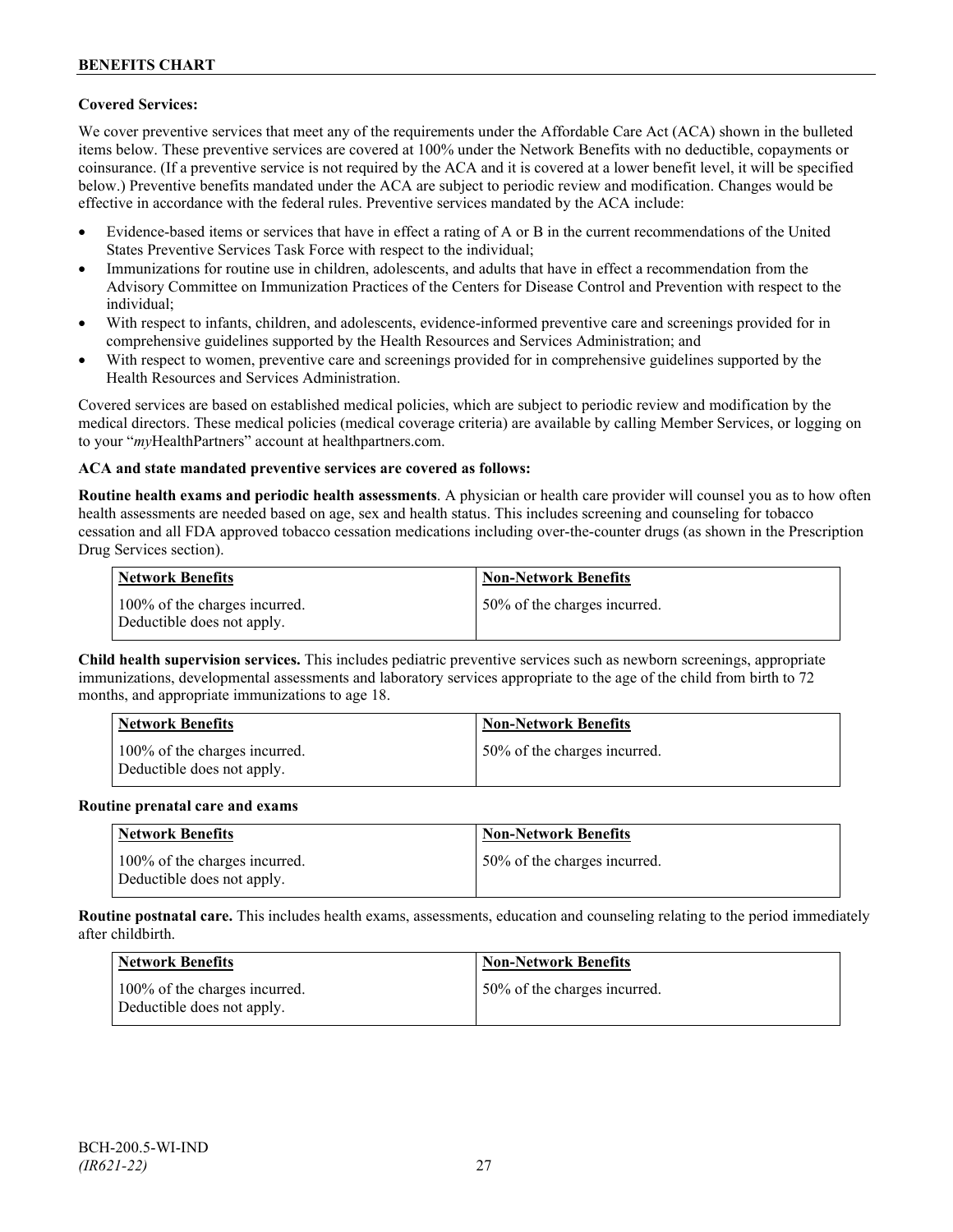**Routine screening procedures for cancer.** This includes colorectal screening, digital rectal examinations and other cancer screenings recommended by the USPSTF with an A or B rating. Women's preventive health services below describe additional routine screening procedures for cancer.

| <b>Network Benefits</b>                                     | <b>Non-Network Benefits</b>  |
|-------------------------------------------------------------|------------------------------|
| 100% of the charges incurred.<br>Deductible does not apply. | 50% of the charges incurred. |

### **Routine eye and hearing exams for members under the age of 22**

| Network Benefits                                            | <b>Non-Network Benefits</b>  |
|-------------------------------------------------------------|------------------------------|
| 100% of the charges incurred.<br>Deductible does not apply. | 50% of the charges incurred. |

**Professional voluntary family planning services.** This includes services to prevent or delay a pregnancy, including counseling and education. Services must be provided by a licensed provider.

| Network Benefits                                            | <b>Non-Network Benefits</b>   |
|-------------------------------------------------------------|-------------------------------|
| 100% of the charges incurred.<br>Deductible does not apply. | 150% of the charges incurred. |

#### **Adult immunizations**

| <b>Network Benefits</b>       | <b>Non-Network Benefits</b>   |
|-------------------------------|-------------------------------|
| 100% of the charges incurred. | 100% of the charges incurred. |
| Deductible does not apply.    | Deductible does not apply.    |

**Women's preventive health services.** This includes mammograms, screenings for cervical cancer (pap smears), breast pumps, human papillomavirus (HPV) testing, counseling for sexually transmitted infections, counseling and screening for human immunodeficiency virus (HIV), and all FDA approved contraceptive methods as prescribed by a doctor, sterilization procedures, education and counseling (see the Prescription Drug Services section for coverage of oral contraceptive drugs). We also provide genetic screening for BRCA if someone in your family has the gene or you have a diagnosis of cancer.

The U.S. Preventive Services Task Force (USPSTF) recommends screening mammography, with or without clinical breast examination (CBE), every 1-2 years for women aged 40 and older. For women age 50 and older, we cover an annual mammogram.

| Network Benefits                                            | <b>Non-Network Benefits</b>  |
|-------------------------------------------------------------|------------------------------|
| 100% of the charges incurred.<br>Deductible does not apply. | 50% of the charges incurred. |

**Obesity screening and management.** We cover obesity screening and counseling for all ages during a routine preventive care exam. If you are age 18 or older and have a body mass index of 30 or more, we also cover intensive obesity management to help you lose weight. Your primary care doctor can coordinate these services.

| <b>Network Benefits</b>                                     | Non-Network Benefits         |
|-------------------------------------------------------------|------------------------------|
| 100% of the charges incurred.<br>Deductible does not apply. | 50% of the charges incurred. |

### **In addition to any ACA or state mandated preventive services referenced above, we cover the following eligible preventive services:**

#### **Routine hearing exams for adults age 22 and older**

| Network Benefits             | <b>Non-Network Benefits</b>  |
|------------------------------|------------------------------|
| 85% of the charges incurred. | 50% of the charges incurred. |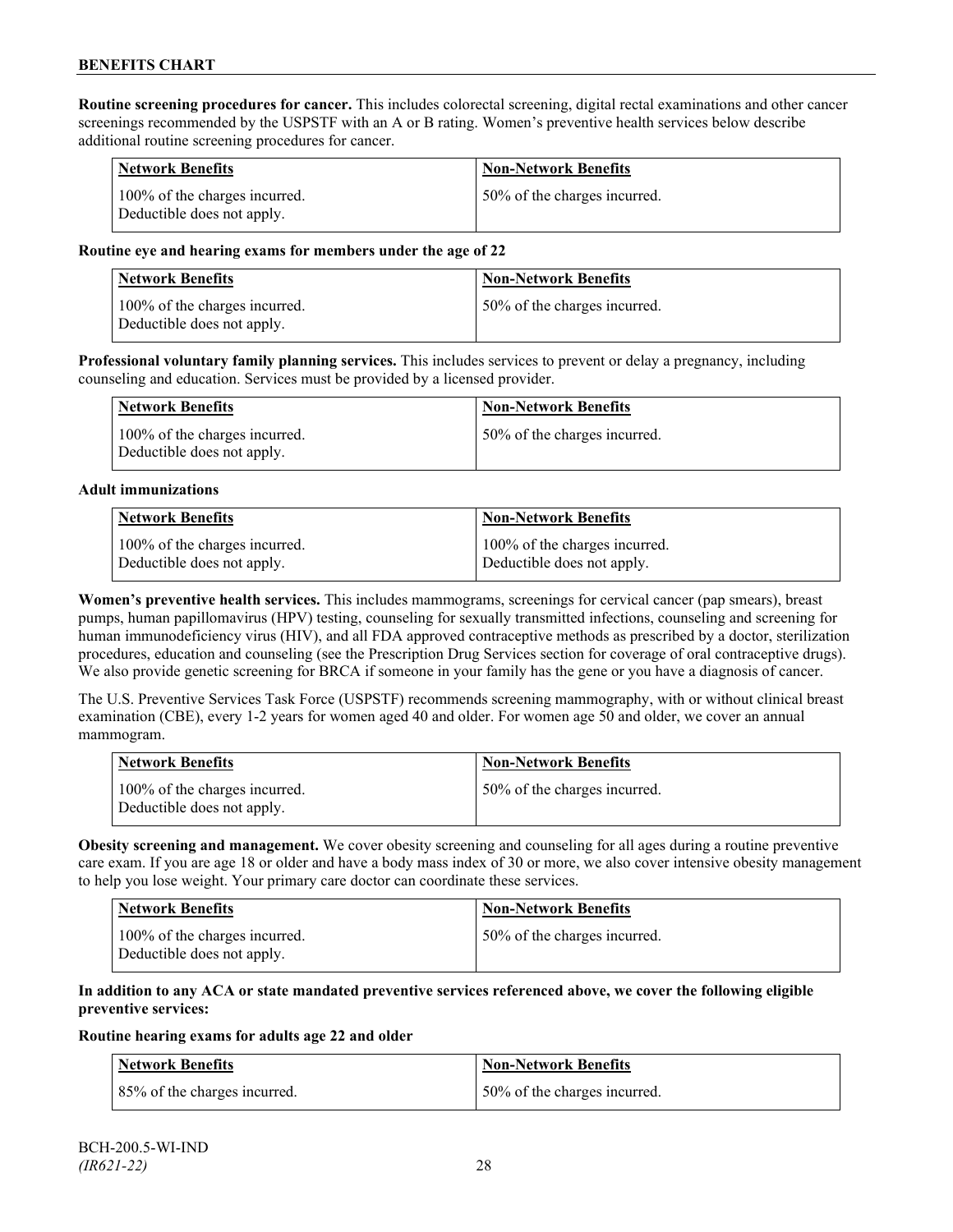### **Eye exams for adults diagnosed with diabetes**

| <b>Network Benefits</b>                                     | <b>Non-Network Benefits</b>  |
|-------------------------------------------------------------|------------------------------|
| 100% of the charges incurred.<br>Deductible does not apply. | 50% of the charges incurred. |

**Ovarian cancer surveillance tests for women who are at risk.** "At risk for ovarian cancer" means (1) having a family history that includes any of the following: one or more first-degree or second-degree relatives with ovarian cancer, clusters of female relatives with breast cancer or nonpolyposis colorectal cancer; or (2) testing positive for BRCA1 or BRCA2 mutations. "Surveillance tests for ovarian cancer" means annual screening using: CA-125 serum tumor marker testing, transvaginal ultrasound, pelvic examination or other proven ovarian cancer screening tests currently being evaluated by the federal Food and Drug Administration or by the National Cancer Institute.

| <b>Network Benefits</b>                                 | <b>Non-Network Benefits</b>                             |
|---------------------------------------------------------|---------------------------------------------------------|
| Coverage level is same as corresponding Network         | Coverage level is same as corresponding Non-Network     |
| Benefit, depending on type of service provided, such as | Benefit, depending on type of service provided, such as |
| Diagnostic Imaging Services, Laboratory Services        | Diagnostic Imaging Services, Laboratory Services        |
| Office Visits for Illness or Injury, or Preventive      | Office Visits for Illness or Injury, or Preventive      |
| Services.                                               | Services.                                               |

#### **Limitations:**

• Services are not preventive if received as part of a visit to diagnose, manage or maintain an acute or chronic medical condition, illness or injury. When that occurs, unless otherwise indicated above, standard deductibles, copayments or coinsurance apply.

### **Not Covered:**

- Routine eye exams for adults age 22 and older.
- See "Services Not Covered" in your Policy.

## **TELEHEALTH/TELEMEDICINE SERVICES**

#### **Definitions:**

**Telehealth, Telemedicine, or Virtual Care.** This is a means of communication between a health care professional and a patient. This includes the use of secure electronic information, imaging, and communication technologies, including:

- interactive audio or audio-video
- interactive audio with store-and-forward technology
- chat-based and email-based systems
- physician-to-physician consultation
- patient education
- data transmission
- data interpretation
- digital diagnostics (algorithm-enabled diagnostic support)
- digital therapeutics (the use of personal health devices and sensors, either alone or in combination with conventional drug therapies, for disease prevention and management)

#### Services can be delivered:

Synchronously: the patient and health care professional are engaging with one another at the same time; or Asynchronously: the patient and health care professional engage with each other at different points in time.

**Telephone Visits.** Live, synchronous, interactive encounters over the telephone between a patient and a healthcare provider.

**E-Visit or Chat-Based Visits.** Asynchronous online or mobile app encounters to discuss a patient's personal health information, vital signs, and other physiologic data or diagnostic images. The healthcare provider reviews and delivers a consultation, diagnosis, prescription or treatment plan after reviewing the patient's visit information.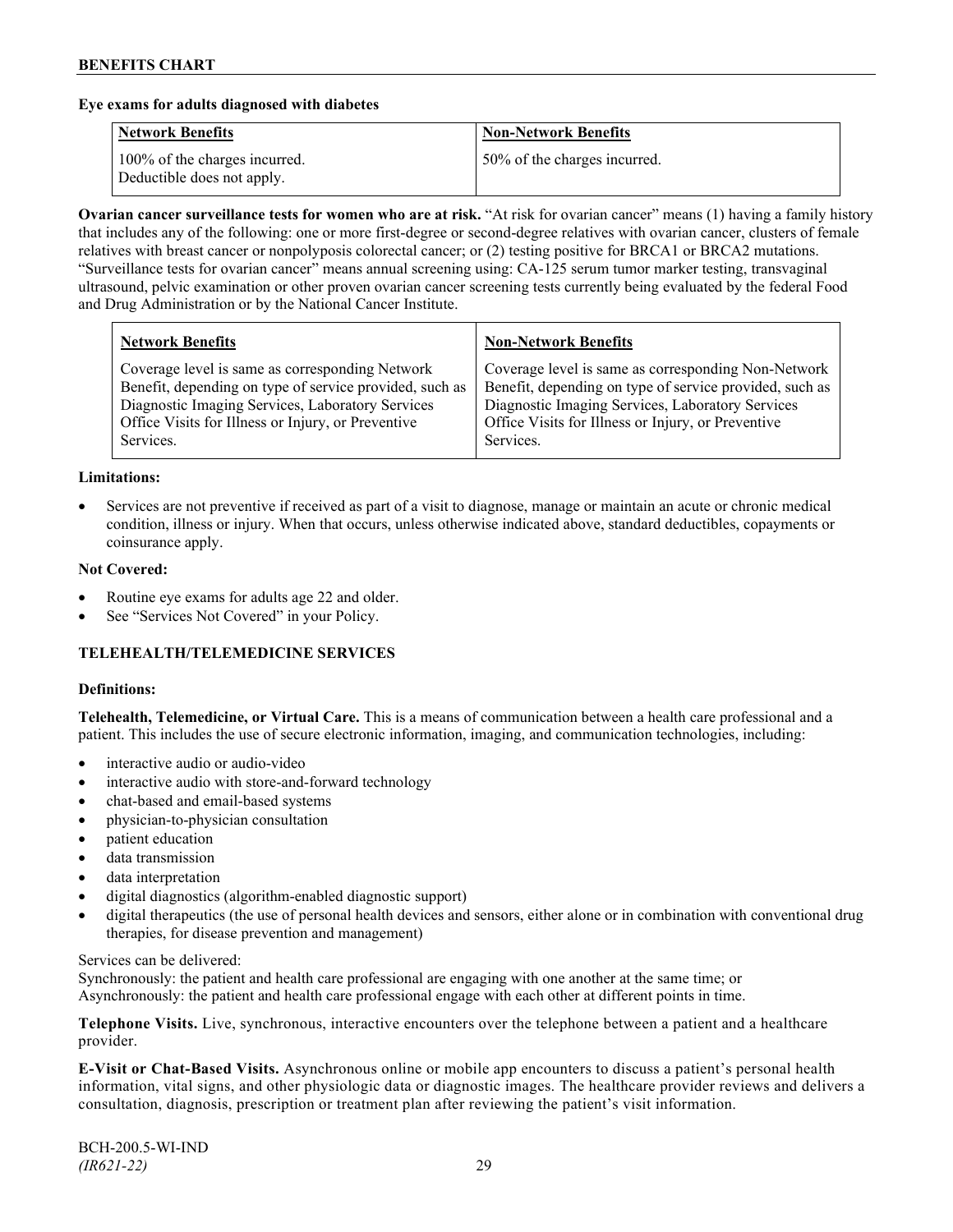## **BENEFITS CHART**

**Virtuwell<sup>®</sup>**. This is an online service for you to receive a diagnosis and treatment for certain conditions, such as a cold, flu, ear pain and sinus infections. You may access the Virtuwell website at [virtuwell.com.](https://www.virtuwell.com/)

**Video Visits.** Live, synchronous, interactive encounters using secure web-based video between a patient and a healthcare provider.

#### **Covered Services:**

The Plan covers the following methods of receiving care for services that would be eligible under the Plan if the service were provided in person.

#### **Scheduled telephone visits**

| <b>Network Benefits</b>      | <b>Non-Network Benefits</b>  |
|------------------------------|------------------------------|
| 85% of the charges incurred. | 50% of the charges incurred. |

#### **E-visits**

#### **Access to online care through Virtuwell at [virtuwell.com](http://www.virtuwell.com/)**

| Network Benefits                                            | <b>Non-Network Benefits</b> |
|-------------------------------------------------------------|-----------------------------|
| 100% of the charges incurred.<br>Deductible does not apply. | No coverage.                |

#### **All other E-visits**

| Network Benefits             | Non-Network Benefits         |
|------------------------------|------------------------------|
| 85% of the charges incurred. | 50% of the charges incurred. |

#### **First four visits**

If any of the first four visits are urgent care visits or office visits, they are covered at 100%, subject to a copayment of \$25 per visit, not subject to the deductible.

If any of the first four visits are convenience clinic visits, telephone visits or E-visits (other than Virtuwell), they are covered at 100%, subject to a copayment of \$10 per visit, not subject to the deductible.

Then services will be covered at the deductible and coinsurance and/or copayment indicated for urgent care visits, office visits, convenience clinic visits, telephone visits or E-visits (other than Virtuwell).

Physician services are included; however, charges for office procedures, laboratory, radiology and other ancillary services are not included and will be subject to the deductible and coinsurance and/or copayment.

#### **Not Covered:**

See "Services Not Covered" in your Policy.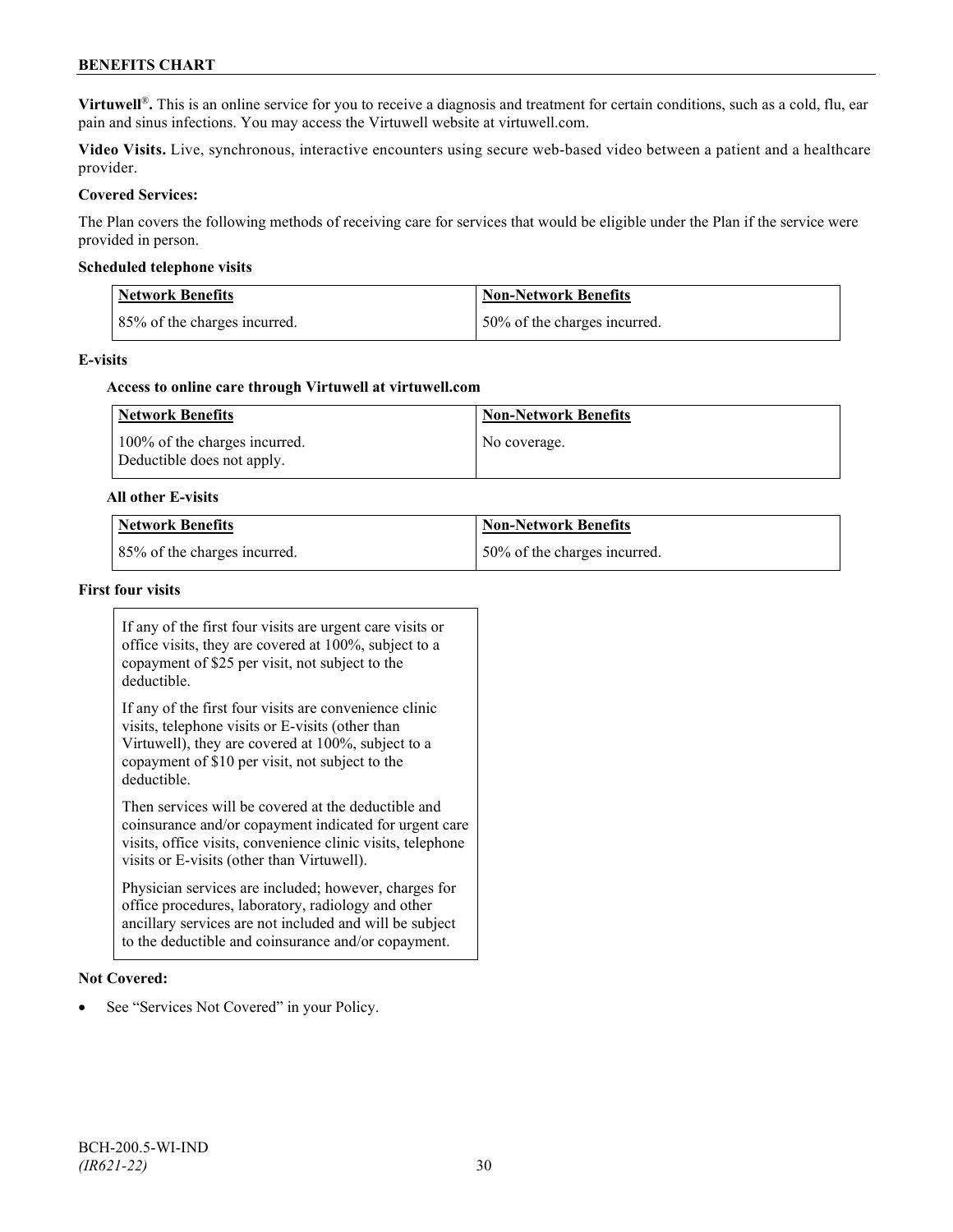## **TRANSPLANT SERVICES**

## **Applicable Definitions:**

**Autologous.** This is when the source of cells is from the individual's own marrow or stem cells.

**Allogeneic.** This is when the source of cells is from a related or unrelated donor's marrow or stem cells.

**Allogeneic Bone Marrow Transplant.** This is when the bone marrow is harvested from the related or unrelated donor and stored. The patient undergoes treatment which includes tumor ablation with high-dose chemotherapy and/or radiation. The bone marrow is reinfused (transplanted).

**Autologous Bone Marrow Transplant.** This is when the bone marrow is harvested from the individual and stored. The patient undergoes treatment which includes tumor ablation with high-dose chemotherapy and/or radiation. The bone marrow is reinfused (transplanted).

**Autologous/Allogeneic Stem Cell Support.** This is a treatment process that includes stem cell harvest from either bone marrow or peripheral blood, tumor ablation with high-dose chemotherapy and/or radiation, stem cell reinfusion, and related care. Autologous/allogeneic bone marrow transplantation and high dose chemotherapy with peripheral stem cell rescue/support are considered to be autologous/allogeneic stem cell support.

**Designated Transplant Center.** This is any health care provider, group or association of health care providers designated by us to provide services, supplies or drugs for specified transplants for our Insureds.

**Transplant Services.** This is transplantation (including retransplants) of the human organs or tissue listed below, including all related post-surgical treatment, follow-up care and drugs and multiple transplants for a related cause. Transplant services do not include other organ or tissue transplants or surgical implantation of mechanical devices functioning as a human organ, except surgical implantation of an FDA approved Ventricular Assist Device (VAD) or total artificial heart, functioning as a temporary bridge to heart transplantation.

Prior authorization is required prior to consultation to support coordination of care and benefits.

#### **Covered Services:**

We cover eligible transplant services (as defined above) while you are covered under your Policy. Transplants that will be considered for coverage are Limited to the following:

- Kidney transplants for end-stage disease.
- Cornea transplants for end-stage disease.
- Heart transplants for end-stage disease.
- Lung transplants or heart/lung transplants for: (1) primary pulmonary hypertension; (2) Eisenmenger's syndrome; (3) endstage pulmonary fibrosis; (4) alpha 1 antitrypsin disease; (5) cystic fibrosis; and (6) emphysema.
- Liver transplants for: (1) biliary atresia in children; (2) primary biliary cirrhosis; (3) post-acute viral infection (including hepatitis A, hepatitis B antigen e negative and hepatitis C) causing acute atrophy or post-necrotic cirrhosis; (4) primary sclerosing cholangitis; (5) alcoholic cirrhosis; and (6) hepatocellular carcinoma.
- Allogeneic bone marrow transplants or peripheral stem cell support associated with high dose chemotherapy for : (1) acute myelogenous leukemia; (2) acute lymphocytic leukemia; (3) chronic myelogenous leukemia; (4) severe combined immunodeficiency disease; (5) Wiskott-Aldrich syndrome; (6) aplastic anemia; (7) sickle cell anemia; (8) non-relapsed or relapsed non-Hodgkin's lymphoma; (9) multiple myeloma; and (10) testicular cancer.
- Autologous bone marrow transplants or peripheral stem cell support associated with high-dose chemotherapy for: (1) acute leukemia; (2) non-Hodgkin's lymphoma; (3) Hodgkin's disease; (4) Burkitt's lymphoma; (5) neuroblastoma; (6) multiple myeloma; (7) chronic myelogenous leukemia; and (8) non-relapsed non-Hodgkin's lymphoma.
- Pancreas transplants for simultaneous pancreas-kidney transplants for diabetes, pancreas after kidney, living related segmental simultaneous pancreas kidney transplantation and pancreas transplant alone.

To receive Network Benefits, charges for transplant services must be incurred at a Designated Transplant Center.

The transplant-related treatment provided, including expenses incurred for directly related donor services, shall be subject to and in accordance with the provisions, limitations, maximums and other terms of your Policy.